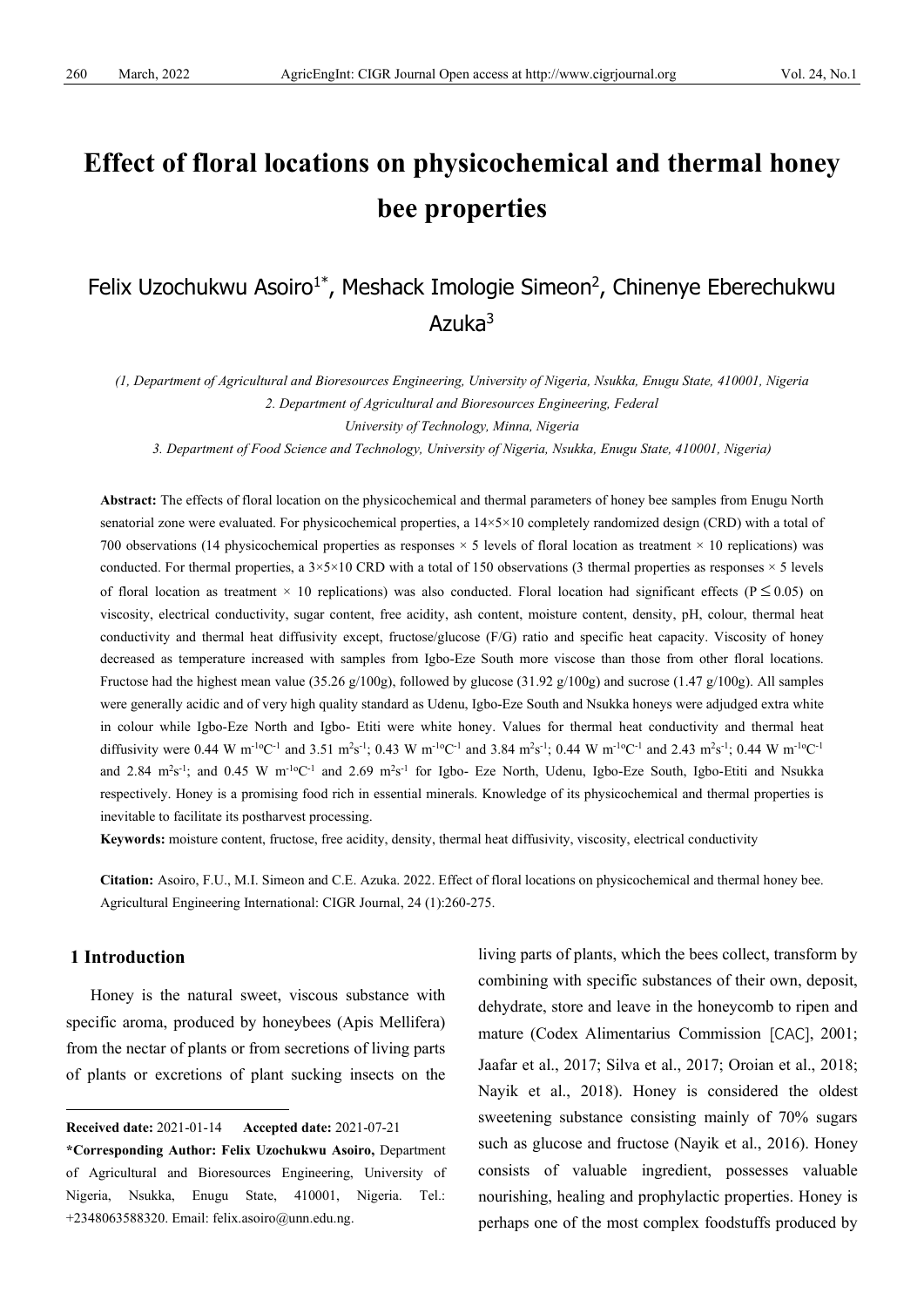nature and certainly the only sweetening agent that can be used by humans without any processing (Khaled, 2007). Bee honey can be a good source of major and trace elements needed by humans. The general features and elemental composition of honey depend on its botanical and geographical origin as well as floral locations (Can et al., 2015; Jandric et al., 2015; Jaafar et al., 2017; Bilandzic et al., 2017; Boussaid et al., 2018). The concentration of mineral compounds ranges from 0.1% to 1.0% that varies widely depending on the particular floral location (Silva et al., 2017; Belay et al., 2017), pedoclimatic conditions and extraction technique (Babarinde et al., 2011; Nigussie et al., 2012). The dominant element in honey is potassium, followed by chlorine, sulphur, sodium, phosphorus, magnesium, silicon, iron and copper (La Serna *et al*., 1999). Bee honey can contain metals up to 0.17%. Metals such as Cr, Co, Cu, Fe, Mn and Zn are essential for humans, and they may play an important role in a number of biochemical processes. Some of them are present at the trace level, being toxic if they exceed safety levels. As a foodstuff used for healing purposes, honey must be free of any objectionable content and should contain only small amounts of pollutants, such as heavy metals (Khaled, 2007).

Honey has a variety of uses. Honey provides a good source of energy, used in cooking, baking, as a spread on bread, and as an addition to various beverages, such as tea, and as a sweetener in some commercial beverages. It is also used in the fermentation of alcoholic beverages, blood sugar control, cough suppressant, and can be used to boost immunity. It also has antioxidant and antimicrobial properties. Natural honey was found to be a suitable alternative for healing wounds, burns and various skin conditions and also to have a potential role in cancer care (Badolato et al., 2017). The intrinsic properties of honey have been reported to affect the growth and survival of microorganisms by bacteriostatic or bactericidal actions (Mudasar et al., 2013). It is high in carbohydrates and adds useful varieties to diets. Most honey have fructose and glucose, it is more readily digestible than cane sugar. Honey varies in taste, aroma and colour according to its source.

The physicochemical and thermal parameters are of vital importance to industries using honey. Constituents such as minerals (Silva et al., 2017), moisture content (Singh and Singh, 2018), reducing sugars (Oroian et al. 2018), electrical conductivity (Silva et al., 2017; Esriche et al., 2017), free acidity (Bergamo *et al*., 2018),viscosity (Belay et al., 2017), sucrose content (Boussaid et al., 2018) and Hydroxymethylfurfural (HMF) (Kędzierska-Matysek et al., 2016), specific heat capacity, thermal heat conductivity and thermal heat diffusivity have been shown to influence the nutritional, granulation, storage, flavor and textural quality of honey. The medicinal values of honeys are also due to these constituents. Therefore, the International Honey Commission (IHC) has proposed certain constituents as quality criteria for honey. In order to have a beneficial effect, honey must be free of any adulterants or contaminant (Wu et al., 2017; Bilandzic et al., 2017). High concentration of metals in honey can be a source of illness to human beings, especially heavy metals (Aghamirlou et al., 2015). Artificial honeys can be produced from carbohydrate sources that have glucosefructose composition that are within a close range with that of natural honey. These artificial honeys often have similar taste and physical appearance as natural honeys, but they lack the medicinal and nutritional properties of natural honeys because of the absence of the minor constituents that are present in natural honeys (James et al., 2009).

Industrial treatments of commercial honeys during extraction and storage affect the quality of honey. One of the most common treatments in the honey industry is thermal treatment (Zarei et al., 2019) which could create some changes in the physicochemical and thermal properties of honey. Knowledge of the thermal properties of honey is expedient for quality evaluation and for the design of processing equipment. Thermal properties of foods and beverages must be known to perform the various heat transfer calculations involved in designing storage and refrigeration equipment and estimating process times for refrigerating, freezing, heating, or drying of foods and beverages (ASHRAE, 2006). Because the thermal properties of foods and beverages strongly depend on physico-chemical composition and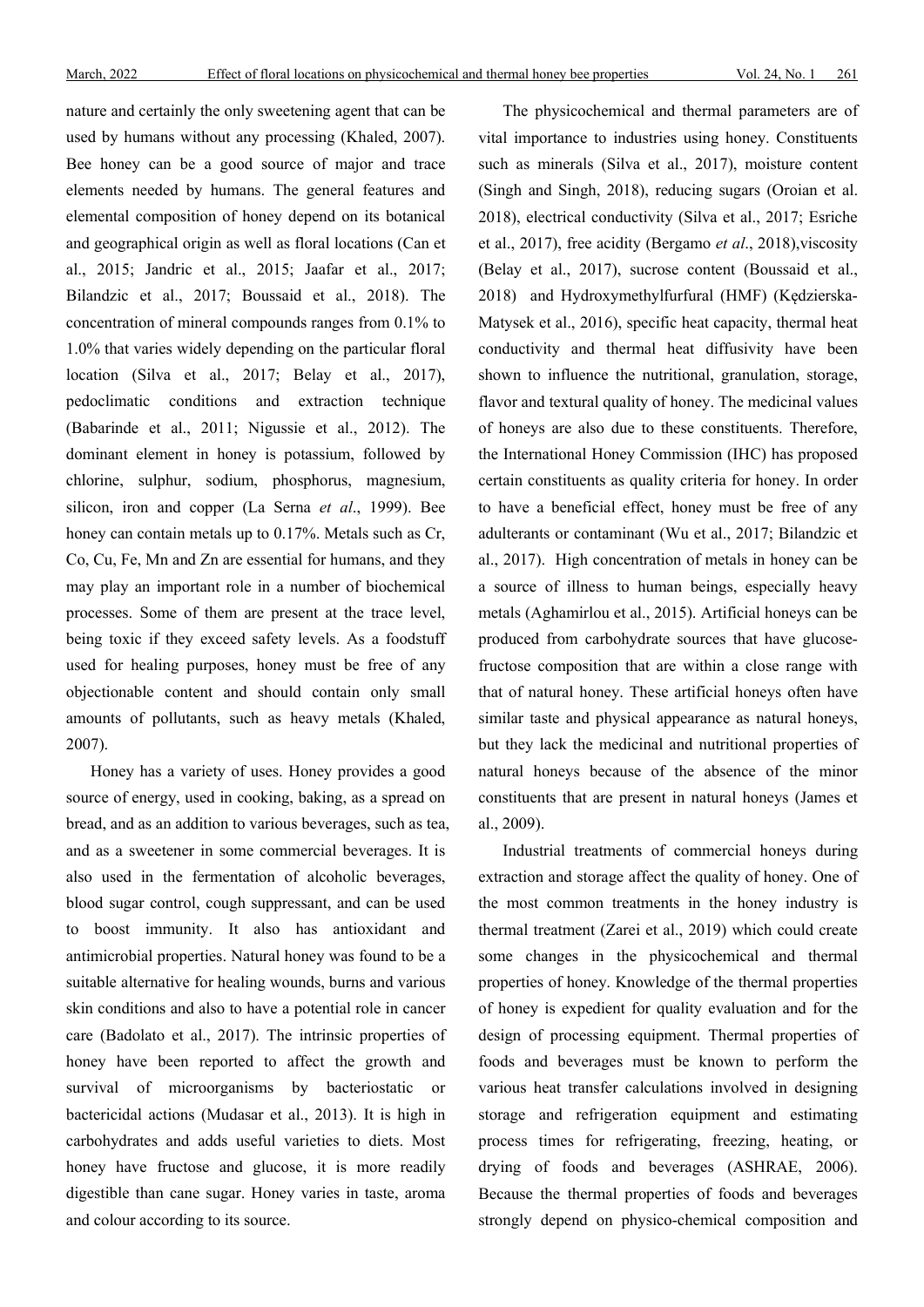temperature, and because many types of food are available, it is nearly impossible to experimentally determine and tabulate the thermal properties of foods and beverages for all possible conditions and compositions. Thermo-physical properties often required for heat transfer calculations include density, specific heat, thermal conductivity, and thermal diffusivity.

Many researchers have worked on various properties of natural honey in different parts of the world, which have been compared with international standard (Jandric et al., 2015; Can et al., 2015; El Sohaimy et al., 2015; Vázquez- Quiñones et al., 2017); James et al., 2009; Mehryar et al., 2013; Alqarni et al, 2016; Samborska et al., 2019; Oroian et al., 2016; Silva et al., 2017; Sobrino-Gregorio et al., 2017; Humphrey and Dykes, 2008; Ramaswamy et al., 2007; and Božiková and Hlavác, 2013). However, very little information is available in literature on the physicochemical and thermal properties of Nigerian indigenous honey from Enugu North senatorial zone, despite the huge honey production potential of the region. Therefore, understanding the physiochemical and thermal properties of honey is very important in determining the nutritional quality assessment, economic value and in the design of processing equipment, packaging material and evaluation of the storage conditions of honey.

The aim of this study is to evaluate honey samples from different floral locations within Enugu North senatorial zone based on their physicochemical and thermal properties, and compare the values obtained in each local government area with others, as well as the international standards.

## **2 Materials and methods**

## **2.1 Raw materials**

About 75 cm3 honey samples were sourced directly from local honey producers in different floral location of each Local Government Area of Enugu North senatorial zone, Enugu State, Nigeria. Honey sample from Udenu (6.5219N, 7.532E at 335 m above sea level) was collected at Obollo-Afor main market, that of Igboeze-North Local Government (6.5960 N, 7.27 E at 364 m above sea level), was collected from Eke market at Ogurute Enugu-Ezike.

Sample from Nsukka Local Government Area (6.7703 N, 7.43 E at 430 m above sea level) was collected at Afor-Opi market, that of Igbo-Etiti (6.4259 N, 7.2555 E at 268 m above sea level) was sourced at Nkwo Ogbede market and that of Igbo eze-South (6.5827 N, 7.2130 E at 386 m above sea level) was sourced at Eke Ovoko market. Honey samples was extracted manually by hand or wooden press, preserved using sterilized amber glass bottle and kept in the dark at 20°C prior to analyses, which was not longer than two months after extraction from the hive. Study lasted between August, 2018 to September, 2018.

## **2.2 Determination of honey physical and chemical properties**

## 2.2.1 Determination of viscosity

Viscosity of the honey was measured using a well calibrated digital Ostwald viscometer (Brookfield digital viscometer USA (model DV-E MA 02346–1031) at a shear rate of 5 rpm (Babarinde et al., 2011; Boussaid et al., 2018). The viscosity of honey samples was measured at temperatures of 25 and 60° C.

## 2.2.2 Determination of electrical conductivity

The electrical conductivity ( $\mu$ S cm<sup>-1</sup>) at 20% (dry matter basis) in distilled water at  $25^{\circ}$ C was evaluated by using a conductivity meter Tec-4MP model (TECNAL, São Paulo, SP, Brazil), according to the method used by IHC (2009), Silva et al. (2017) and Bergamo et al. (2018). 2.2.3 Determination of sugar content, Fructose+Glucose (F+G) and Fructose/Glucose(F/G)

The reducing sugar such as glucose, fructose and sucrose content of the honey samples were determined spectrophotometrically according to AOAC (2000) method and slightly modified method previously reported by Esriche *et al*. (2017), Bussaid *et al*. (2018) and Bergamo *et al*. (2018). F+G were mathematically computed by adding the values of F to the values of G while F/G was determined by evaluating the ratio of F to G.

#### 2.2.4 Determination of free acidity

Free acidity was measured titrimetrically following the AOAC method (AOAC, 2000). This involves immersing the electrode of the pH metering the solution, stirring with a magnetic stirrer and titrating to pH of 8.5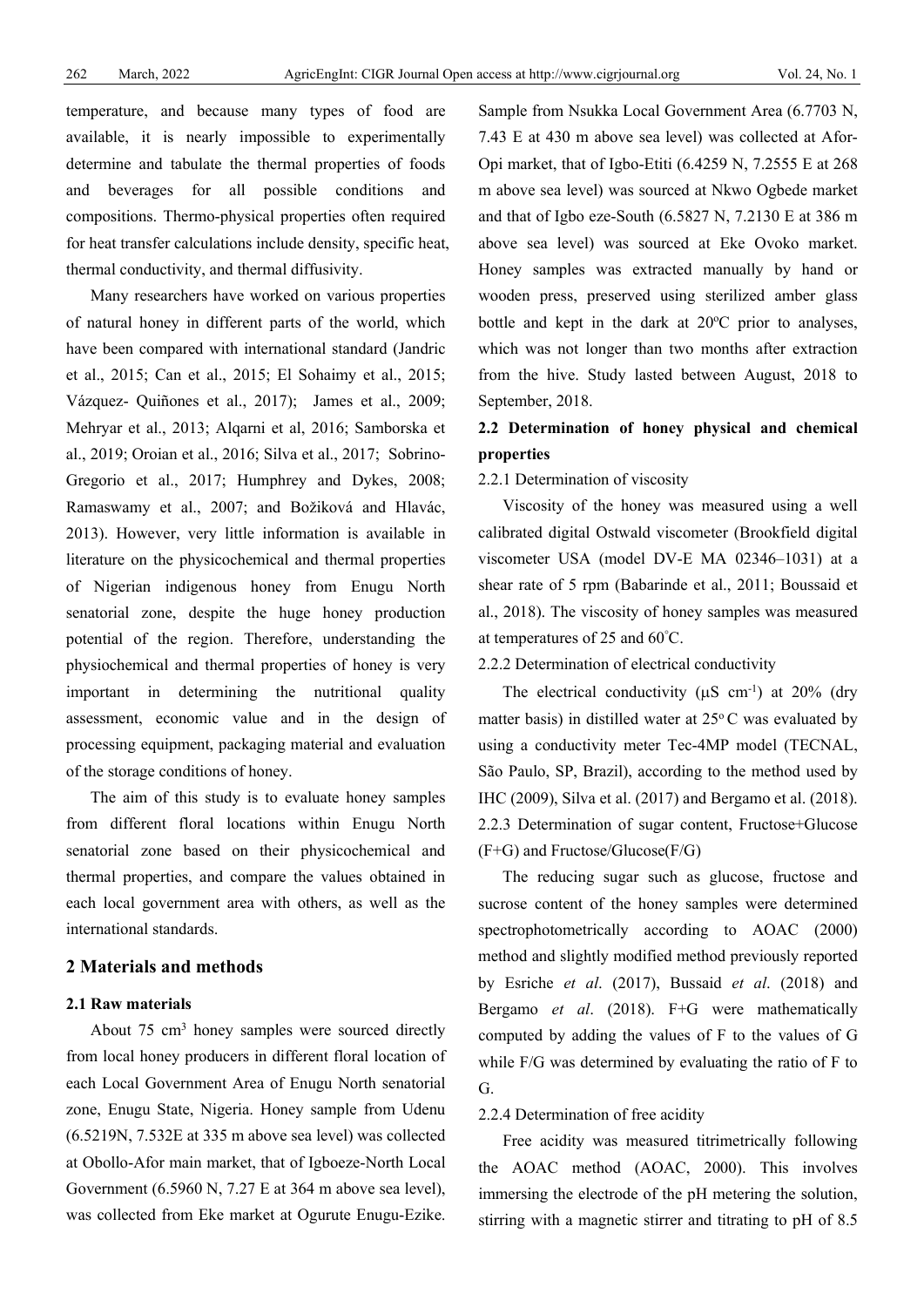by adding a solution of 0.05 N of NaOH (Boussaid et al., 2018)

#### 2.2.5 Determination of ash content

The ash content was determined by incinerating 5 g of the honey samples in a muffle furnace at a temperature of 550°C for 5 hours according to the method described by AOAC (2000) and Boussaid et al. (2018). Finally, the ash content (%) was calculated, using Equation 1.

$$
Ash\ content\ (\%) = \frac{M_A - M_T}{M_A} \times 100\tag{1}
$$

Where,  $M_A$  is mass of honey sample before testing  $(g)$ and  $M_T$  is mass of honey sample after testing (g). 2.2.6 Determination of moisture content

Moisture content of the honey samples were measured using a digital Abbe refractometer (Abbe-type model T1 Atago, Bellevue, Washington, USA) at 20°C, after homogenizing the sample and using distilled water as reference material, according to AOAC method 969.38 (AOAC, 2012). The corresponding moisture content values were obtained from the Chataway table. HPLC-UV chromatographic, by interpreting the refractive index determined (Escriche et al., 2017; Bergamo et al., 2018; Guo et al., 2019).

#### 2.2.7 Determination of density

Abbe's refractometer was used to determine the density of honey (Alqarni et al., 2016).

## 2.2.8 Determination of pH

pH of the honey samples was determined according to the IHC (2009). About 10 g of honey sample in 75 cm3distilled water was used for the measurement of pH. The pH was measured using a digital pH meter (Beckman, California, USA) according to the method described by Jaafar et al. (2017), Silva et al. (2017), and Guo et al. (2019).

#### 2.2.9 Determination of colour

The undiluted honey samples were filtered with Whatman filter paper and 2 cm<sup>3</sup> of each filtrate was measured directly with a Pfund chromometer (Hanna Instruments, Padova, Italy) (Guo et al., 2019) to determine the colour in millimeter (mm) Pfund scale. The colours of honey were classified based on the Pfund scale readings: average scale reading  $\leq 8$  mm Pfund: water white; 8 mm Pfund< reading  $\leq 16$  mm Pfund: extra white; 16 mm Pfund< reading  $\leq$  34 mm Pfund: white; 34 mm Pfund< reading  $\leq 50$  mm Pfund: extra light amber; 50 mm Pfund< reading  $\leq 85$  mm Pfund: light amber (Guo et al., 2019).

#### **2.3 Determination of thermal properties**

2.3.1Specific heat capacity

Determination of specific heat capacity was by electrical heating method (Maxwell, 1970), with slight modification. A copper calorimeter was first weighed empty and reweighed when about two-third full of sample. The ammeter, voltmeter and heating coil (constant wire) were connected. A plastic stirrer and a thermometer were also fitted into the container through the holes in the wooden lid. The current was switched on after the initial temperature of the sample had been recorded. The rheostat was adjusted to give a suitable steady current. The liquid was stirred gently while being heated. The final temperature was read after the current was switched off. The specific heat of the sample was calculated using Equation 2

$$
C_1 = \frac{M_1 \times VIt}{M_1(T_2 - T_1)} - M_C C_C
$$
\n(2)

Where,  $C_l$  is specific heat capacity of the sample (kJ)  $kg^{-1} K^{-1}$ ),  $C_C$  is specific heat capacity of the calorimeter = 400 J kg<sup>-1</sup>K<sup>-1</sup>,  $M_C$  is mass of calorimeter =0.077 kg,  $M_I$  is mass of sample =  $0.056$  kg, *I* is current (A), *V* is voltage (V),  $t$  is time taken (sec),  $T_2$  and  $T_1$  are final and initial temperatures (K) respectively.

## 2.3.2 Thermal conductivity

Non-steady state technique by Hopper and Lepper (1950) with slight modification was used in determining thermal conductivity of the honey samples. Hot wires were used. The sample was measured using a measuring cylinder and gently poured into the pipe of which the two openings were closed with a cork. A constantan wire was inserted into the material and the terminals were connected. When the key in the circuit was closed, there was a conversion of energy from electrical energy to heat energy which flow out radially from the wire into the sample and the quantity of heat passing through the wire were recorded by the use of Ammeter and voltmeter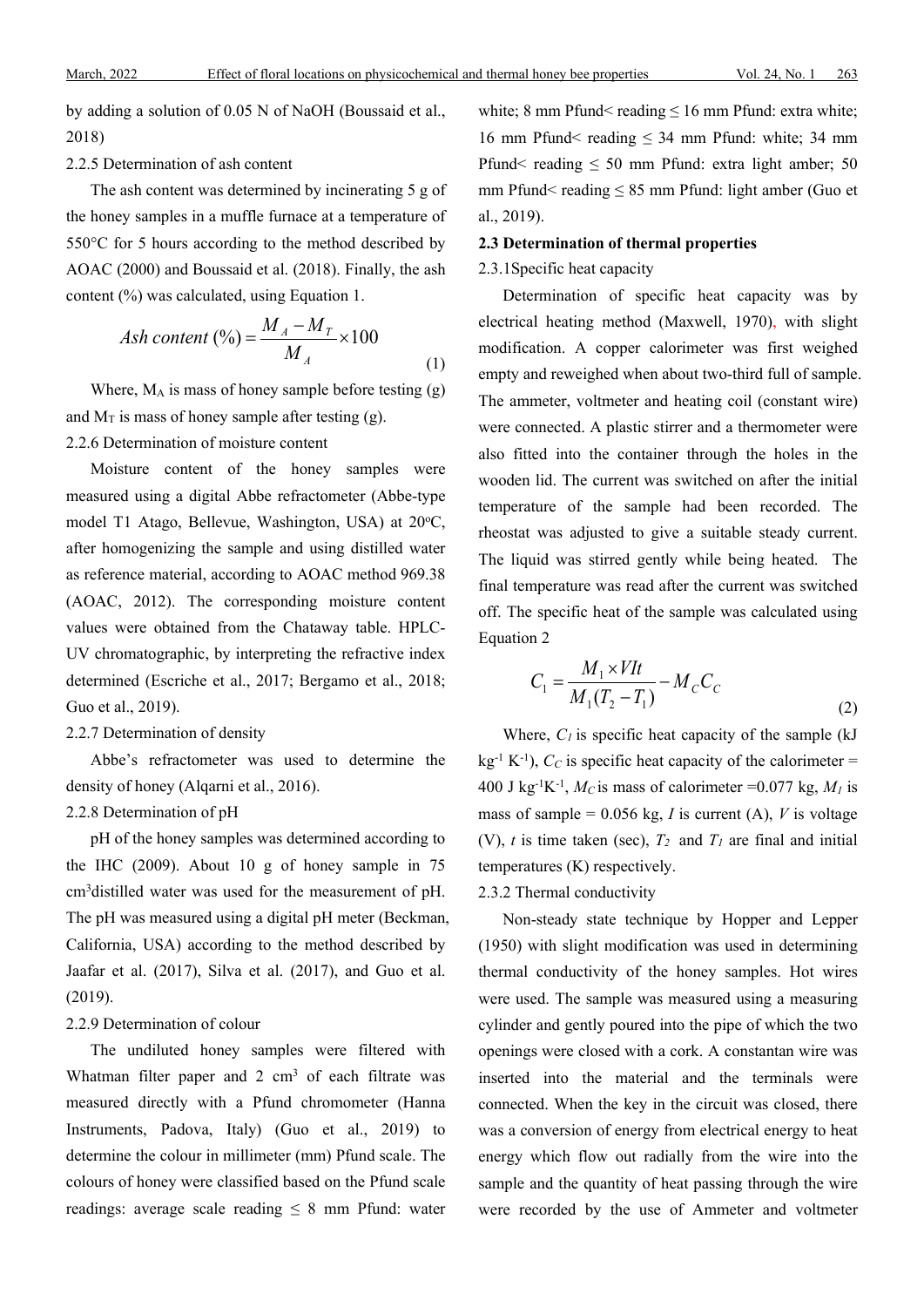connected in the circuit. There was a change in temperature of the wire and the logarithm time was used to calculate the thermal conductivity of the sample (Equation 3) (Hopper and Lepper, 1950)

$$
K = \frac{VI}{4\pi (T_2 - T_1)} \left( \ln \frac{t_2}{t_1} \right) \tag{3}
$$

Where, *K* is thermal conductivity (W  $m^{-10}C^{-1}$ ),  $T_l$  is initial temperature ( $\rm{^oC}$ ),  $T_2$  is final temperature ( $\rm{^oC}$ ),  $t_1$ and  $t_2$  are the initial and final time (s) respectively, V is voltage (*V*) and *I* is current (A).

## 2.3.3 Thermal diffusivity

The method of derivative according to Singh and Heldman (2001) was used in computing the thermal diffusivity of honey samples. Equation (4) by Singh and Heldman (2001) was used for the calculation of thermal diffusivity.

$$
\alpha = \frac{K}{\rho \times C_P} \tag{4}
$$

Where,  $\alpha$  is thermal diffusivity (m<sup>2</sup> s<sup>-1</sup>), K is thermal conductivity (W m<sup>-1 o</sup>C<sup>-1</sup>),  $\rho$  is density (kg m<sup>-3</sup>),  $C_p$  is specific heat capacity (kJ kg<sup>-1</sup>  $^{\circ}$ C<sup>-1</sup>).

#### **2.4 Statistical analysis of data**

For physicochemical properties, a  $14 \times 5 \times 10$  completely randomized design (CRD) with a total of 700 observations (14 physicochemical properties as responses  $\times$  5 levels of floral location as treatment  $\times$  10 replications) was conducted. For thermal properties, a  $3 \times 5 \times 10$  CRD with a total of 150 observations (3 thermal properties as responses  $\times$  5 levels of floral location as treatment  $\times$  10 replications) was also conducted. Data were analyzed using descriptive and inferential statistics with SPSS, version 21; Excel software, Windows 10; Prism Graph 6 and Minitab 16. Multiple comparisons test was performed using the least significant difference (LSD) and Fisher ratio (F<sub>r</sub>), and statistical significance was set at  $\alpha = 0.05$ . Pearson correlation coefficients were made using SPSS, version 21 and results presented in Duncan Multiple Range format.

## **3 Results and discussion**

The results of the physico-chemical properties of honey from floral locations in Enugu North senatorial zone are presented in Table 1 while the thermal properties of the honey samples are shown in Table 2.

Table 1 Physico-chemical properties of honey samples from floral locations in Enugu-North senatorial zone

| Properties                                                         | Physico-chemical properties |                     |                    |                     |                         |                    |        |          |  |  |  |
|--------------------------------------------------------------------|-----------------------------|---------------------|--------------------|---------------------|-------------------------|--------------------|--------|----------|--|--|--|
|                                                                    |                             |                     |                    |                     | <b>Floral Locations</b> |                    |        |          |  |  |  |
|                                                                    | Replication                 | Igbo-Eze            | Udenu              | Igbo-Eze            | Igbo-Etiti              | Nsukka             | Mean   | Std Dev. |  |  |  |
|                                                                    |                             | North               |                    | South               |                         |                    |        |          |  |  |  |
| Viscosity $(a)$ 25°C                                               | 10                          | $17.18_{cd}$        | $12.16_a$          | $18.16_d$           | 16.07 <sub>c</sub>      | 14.35 <sub>b</sub> | 15.58  | 2.38     |  |  |  |
| (cSt)                                                              |                             |                     |                    |                     |                         |                    |        |          |  |  |  |
| Viscosity $(a)$ 60°C                                               | 10                          | 13.85 <sub>cd</sub> | $10.71_a$          | 11.74 <sub>b</sub>  | $14.01_d$               | $12.85_c$          | 12.63  | 1.40     |  |  |  |
| (cSt)                                                              |                             |                     |                    |                     |                         |                    |        |          |  |  |  |
| Electrical                                                         | 10                          | 216.8 <sub>b</sub>  | $226.5_d$          | 225.4 <sub>cd</sub> | 223.9 <sub>c</sub>      | $211.45_a$         | 220.81 | 6.46     |  |  |  |
| conductivity( $\mu$ S cm <sup>-1</sup> )<br>Fructose, $F$ (g 100 g | 10                          | $35.5_a$            | 33.38 <sub>a</sub> | $34.52_a$           | 38.84 <sub>b</sub>      | $34.04_a$          | 35.26  | 2.15     |  |  |  |
| $\mathbf{1}$                                                       |                             |                     |                    |                     |                         |                    |        |          |  |  |  |
| Sucrose (g $100 \text{ g}^{-1}$ )                                  | 10                          | 1.58 <sub>c</sub>   | $1.04_a$           | 1.57 <sub>c</sub>   | 1.37 <sub>b</sub>       | 1.8 <sub>d</sub>   | 1.47   | 0.29     |  |  |  |
| Free acidity $(\% )$                                               | 10                          | $0.38_a$            | $0.39_a$           | 0.71 <sub>b</sub>   | $0.38_a$                | $0.35_a$           | 0.44   | 0.15     |  |  |  |
| Ash Content $(\% )$                                                | 10                          | 0.21 <sub>b</sub>   | 0.57 <sub>d</sub>  | 0.16 <sub>b</sub>   | $0.06_a$                | 0.33 <sub>c</sub>  | 0.27   | 0.20     |  |  |  |
| Moisture content (%)                                               | 10                          | 21.64 <sub>c</sub>  | 19.68 <sub>b</sub> | $22.55_c$           | $16.59_a$               | $22.12_c$          | 20.52  | 2.45     |  |  |  |
| Density ( $g \text{ cm}^{-3}$ )                                    | 10                          | 1.00 <sub>b</sub>   | 1.00 <sub>b</sub>  | 1.25 <sub>d</sub>   | $0.82_a$                | 1.2 <sub>c</sub>   | 1.05   | 0.17     |  |  |  |
| Glucose, G (g 100 g <sup>-</sup><br>$\mathbf{1}$                   | 10                          | $31.36_a$           | $30.78_a$          | 31.64 <sub>a</sub>  | 35.22 <sub>b</sub>      | $30.62_a$          | 31.92  | 1.89     |  |  |  |
| pH                                                                 | 10                          | 5.05 <sub>h</sub>   | 5.7 <sub>c</sub>   | $4.7_a$             | $4.75_a$                | $4.87_a$           | 5.01   | 0.41     |  |  |  |
| Colour (cm, Pfund)                                                 | 10                          | 1.83 <sub>c</sub>   | 1.38 <sub>b</sub>  | 1.99 <sub>c</sub>   | $1.71_{\rm bc}$         | $0.86_a$           | 1.55   | 0.45     |  |  |  |
| $F+G$ (g 100 g <sup>-1</sup> )                                     | 10                          | $66.86_a$           | $64.16_a$          | $66.16_a$           | 74.06 <sub>b</sub>      | $64.66_a$          | 67.18  | 3.99     |  |  |  |
| F/G                                                                | 10                          | $1.14_a$            | $1.08_a$           | $1.09_a$            | $1.1_a$                 | $1.11_a$           | 1.10   | 0.02     |  |  |  |

Note: cSt is centistoke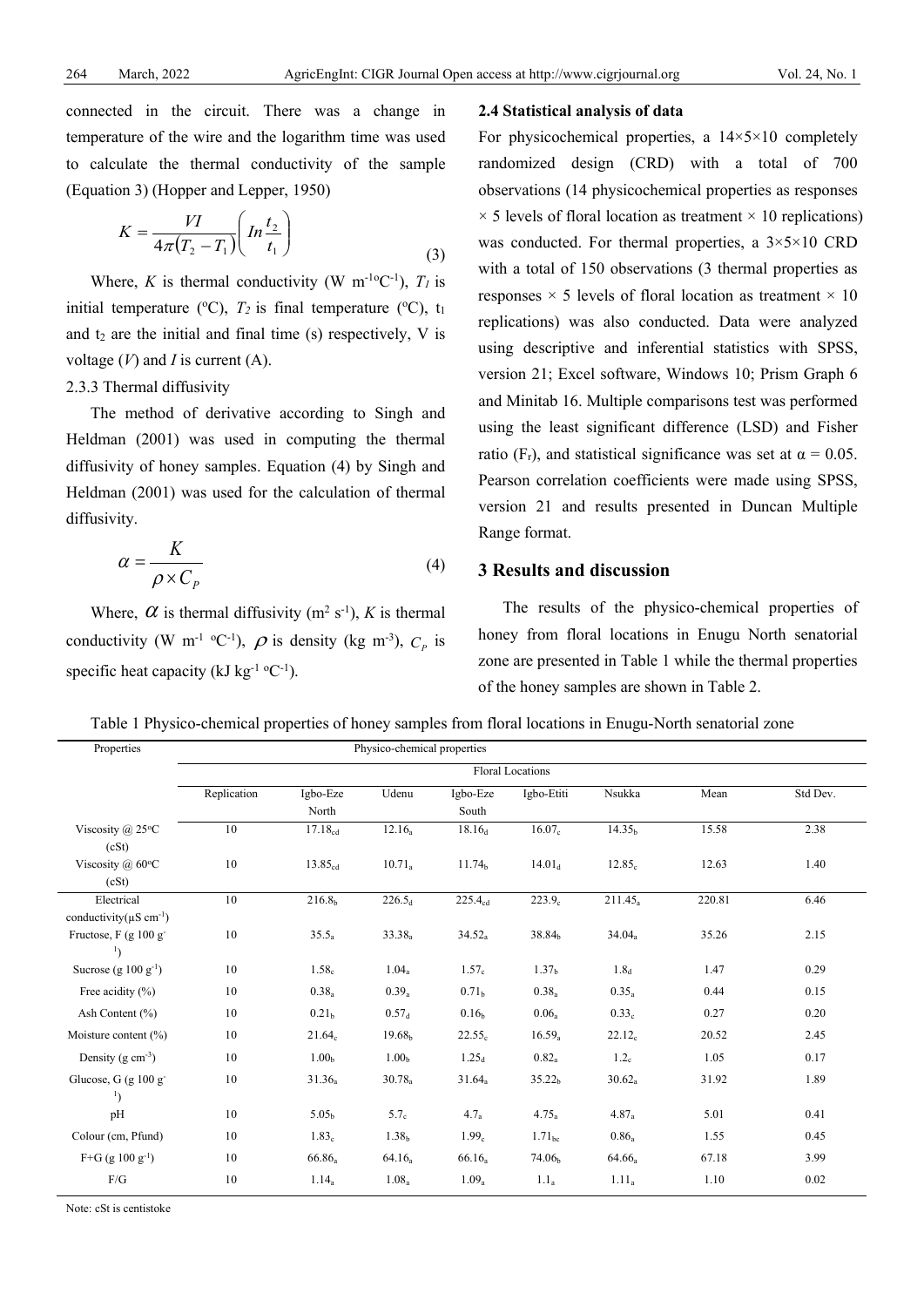**Table 2 Thermal properties of honey samples from Enugu-North senatorial zone**

| Properties                               |                         |                    | Thermal properties |                    |                    |                   |      |         |  |  |  |  |
|------------------------------------------|-------------------------|--------------------|--------------------|--------------------|--------------------|-------------------|------|---------|--|--|--|--|
|                                          | <b>Floral Locations</b> |                    |                    |                    |                    |                   |      |         |  |  |  |  |
|                                          | Replication             | Igbo-Eze           | Udenu              | Igbo-Eze           | Igbo-Etiti         | Nsukka            | Mean | Std Dev |  |  |  |  |
|                                          |                         | North              |                    | South              |                    |                   |      |         |  |  |  |  |
| Specific heat capacity                   | 10                      | $1.3_a$            | $1.46_a$           | $1.53_a$           | $1.64_a$           | 1.41 <sub>a</sub> | 1.47 | 0.13    |  |  |  |  |
| $(kJ kg^{-1} °C^{-1})$                   |                         |                    |                    |                    |                    |                   |      |         |  |  |  |  |
| Thermal heat                             | 10                      | $0.44_a$           | $0.43_a$           | 0.44 <sub>ab</sub> | 0.44 <sub>ab</sub> | 0.45 <sub>b</sub> | 0.44 | 0.01    |  |  |  |  |
| conductivity (W $m^{-1}$ °C <sup>-</sup> |                         |                    |                    |                    |                    |                   |      |         |  |  |  |  |
| $\mathbf{1}$                             |                         |                    |                    |                    |                    |                   |      |         |  |  |  |  |
| Thermal heat diffusivity                 | 10                      | 3.51 <sub>he</sub> | 3.84 <sub>c</sub>  | $2.43_a$           | $2.84_{ab}$        | $2.69_a$          | 3.06 | 0.59    |  |  |  |  |
| $(X10^{-4}) (m^2 s^{-1})$                |                         |                    |                    |                    |                    |                   |      |         |  |  |  |  |

#### **3.1 Physicochemical properties**

Analyses of variance (ANOVA) (Table 3) showed that physicochemical properties, floral location and the interaction between physicochemical properties and floral location had significant effect ( $p \le 0.05$ ) on honey

quality, with the interaction of physicochemical properties and location having more effects, followed by physicochemical properties and then location. Based on this there is the need for pair wise comparison.

**Table 3 Analysis of variance (ANOVA) on the effect of physicochemical properties (PCP) and floral location of honey**

| Dependent Variable: Measurements |            | Tests of Between-Subjects Effects |                |                        |         |      |  |  |  |  |
|----------------------------------|------------|-----------------------------------|----------------|------------------------|---------|------|--|--|--|--|
| Source                           |            | Type III Sum of Squares           | Df             | Mean Square            | F       | Sig. |  |  |  |  |
| Intercept                        | Hypothesis | 7778038.744                       |                | 7778038.744            | 1.967   | .184 |  |  |  |  |
|                                  | Error      | 5.136E7                           | 12.988         | 3.955E6 <sup>a</sup>   |         |      |  |  |  |  |
| <b>PCP</b>                       | Hypothesis | 5.143E7                           | 13             | 3956423.467            |         | .000 |  |  |  |  |
|                                  | Error      | 1246679.066                       | 52             | 23974.597 <sup>b</sup> |         |      |  |  |  |  |
| Location                         | Hypothesis | 89322.188                         | $\overline{4}$ | 22330.547              | .931    | .453 |  |  |  |  |
|                                  | Error      | 1246679.066                       | 52             | 23974.597 <sup>b</sup> |         |      |  |  |  |  |
| PCP * Location                   | Hypothesis |                                   | 52             | 23974.597              | 9.517E3 | .000 |  |  |  |  |
|                                  | Error      | 1587.046                          | 630            | 2.519 <sup>c</sup>     |         |      |  |  |  |  |

a. MS(PCP) + MS(Location) - MS(PCP \* Location)

b. MS(PCP \* Location)

c. MS(Error)

3.1.1 Viscosity

The viscosity of natural honey samples has been reported to have strong dependence on temperature and floral location (Nayik et al., 2018; Zarei et al., 2019). Viscosity decreased as temperature increased. Mean viscosity value at  $25 \text{ °C}$  (15.58cSt) was higher than that at 60  $\degree$ C (12.63cSt). Honey samples from Igbo-Eze South Local Government Area at room temperature was more viscose than the rest of all the honey samples. Igbo-Etiti honey samples had the highest viscosity (14.01cSt) followed by Igbo-Eze North (13.85 cSt). This quality is good for long term storage of honey. Regression analyses revealed that viscosity of honey at  $25^{\circ}$ C (  $Y = 18.09 - 9.44X$  ) and at 60 C  $(Y = 13.95 - 4.97X)$  have linear relationship with ash content (Figure 1).

3.1.2 Electrical conductivity

Electrical conductivity is directly related to the concentration of mineral salts, organic acids, proteins and ash content. It is very useful in the determination of the floral origin and purity of honey samples (Bergamo et al., 2018). Honeydew honeys usually possess high electrical conductivity ( $\geq 0.8$  mS cm<sup>-1</sup>) with blossom or combination of blossom and honeydew honeys having low values  $( \leq 0.8 \text{ mS cm}^{-1})$  (Silva et al., 2017). Bergamo et al. (2018) had earlier reported a range of values (0.16 to 0.72 mS cm-1 ) for some blossom honeys and also for honeydew honeys  $(1.07 \text{ to } 1.78 \text{ mS cm}^{-1})$ . Can et al. (2015) had also reported electrical conductivity values (1.5-0.3 mS cm-1 ) for honey samples. Other reports presented electrical conductivity values (0.89-0.43 mS cm-1 ) for Lithuanian monofloral honey and values of 3.13-0.21 mS cm-1 for hetero floral honey, with dark honeys exhibiting higher values. Manika honeys has also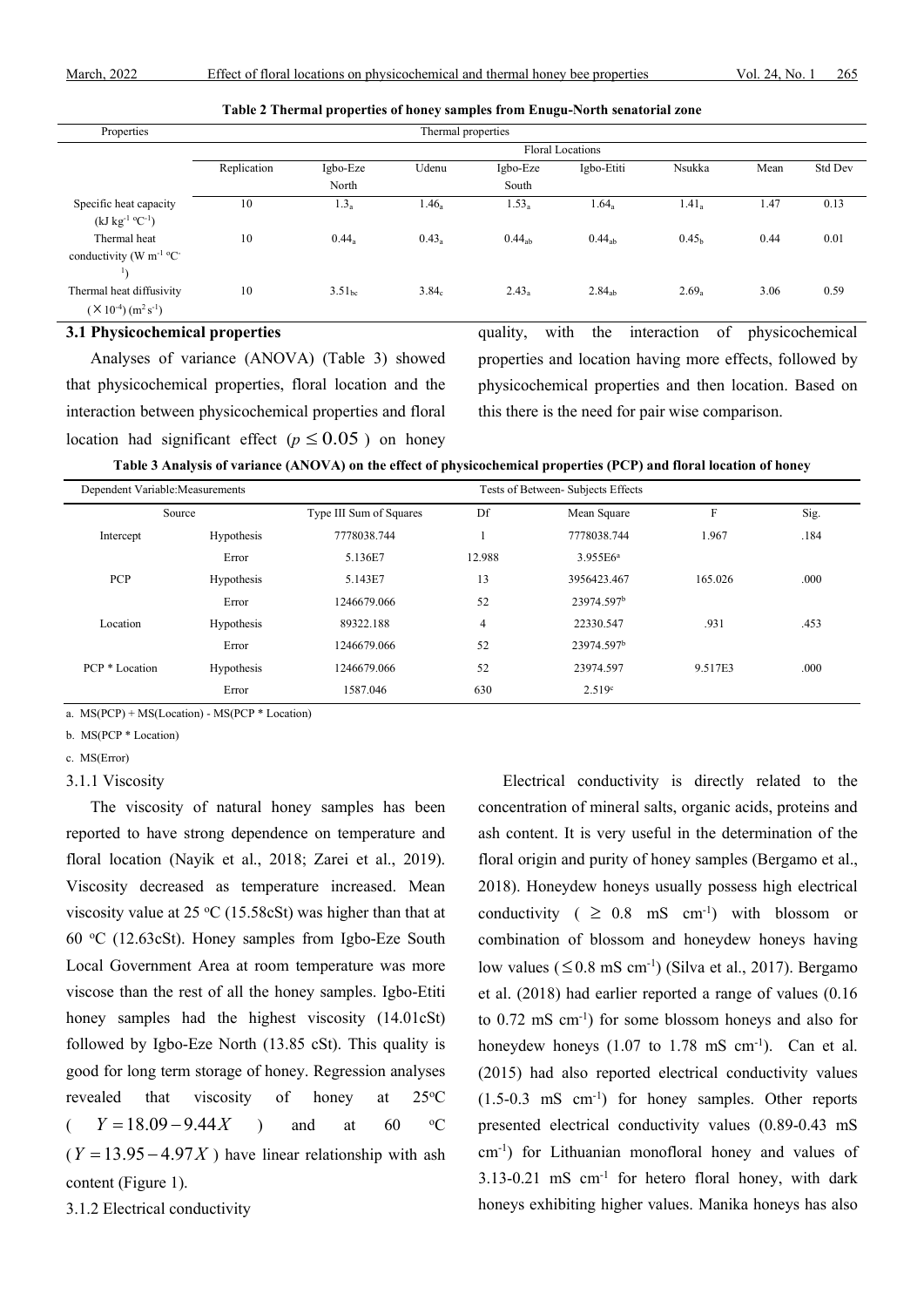been reported to have an electrical conductivity of 0.66 mS cm-1 . Escriche et al. (2017) and Kędzierska-Matysek et al. (2016) had in like manner, reported electrical conductivity value ranges of  $1.3{\text -}0.87 \text{ mS cm}^{-1}$  and  $4.2{\text -}$  $0.25$  mS cm<sup>-1</sup> respectively for some honey samples. In a related study, Boussaid et al. (2018) documented values  $0.89$ -0.39 mS cm<sup>-1</sup> for Tunisian honey samples from six floral locations. In this study, Udenu had the highest electrical conductivity values (226.5  $\mu$ S cm<sup>-1</sup>), while Nsukka recorded the least electrical conductivity values

 $(211.45 \,\mu S \text{ cm}^{-1})$  for honey samples investigated. None of the analyzed honey types showed electrical conductivity values greater than 800  $\mu$ S cm<sup>-1</sup>, suggesting that honeys from Enugu senatorial zone are blossom honey and of high quality. The electrical conductivity values from Enugu North senatorial zone ranged between 226.5 - 211.45  $\mu$ S cm<sup>-1</sup>, all of them below the maximum acceptable limit by international standard and clearly within the range of values (300-150  $\mu$ S cm<sup>-1</sup>) reported by Can et al. (2015).





3.1.3 Sugar content, Fructose+Glucose (F+G) and Fructose/Glucose (F/G)

Generally, the sugar content of honey (fructose, sucrose and glucose) comes from the sugars from the nectars of flowers as well as enzymes present in the honey bee which depend on the floral and regional origin (Can *et al*., 2015). Fructose had the highest mean value  $(35.26 \text{ g } 100 \text{ g}^{-1})$ , followed by glucose  $(31.92 \text{ g } 100 \text{ g}^{-1})$ and sucrose  $(1.47 \text{ g } 100 \text{ g}^{-1})$ . The dominance of fructose over glucose (Table 1) is one way in which honey differs from commercial invert sugars. For honeys of good quality, the fructose content should exceed the glucose content (Can et al., 2015; Oroian et al., 2016; Oroian et al., 2018). The sucrose content is used to indicate adultration and improper handling of honey (Wu et al., 2017). Inadequate maturation or prolonged artificial feeding of bees with sucrose syrups may cause high levels of sucrose (Guo et al., 2019). The mean sucrose

contents of the honey samples determined were 1.58, 1.04, 1.57, 1.37 and 1.8 g  $100 \text{ g}^{-1}$  for Igbo-Eze North, Udenu, Igbo-Eze South, Igbo-Etiti and Nsukka respectively which were lower than the international standard limit (5 g 100 g-1 ) (CAC, 2001). Sucrose values for Udenu, Igbo-Eze South, Igbo-Etiti and Nsukka were all significant  $(p \le 0.05)$  while that of Igbo-Eze North and Igbo-Eze South were not significant ( $p \ge 0.05$ ). The values obtained for sucrose content of all the honey samples from different floral locations were all within the limits of international standards. Exponential model best fitted the relationship between sucrose and electrical conductivity  $(Y = 10.66 X^{-0.28})$  (Figure 2). The mean fructose value for honey from Enugu South senatorial zone was 35.26 g/100g. Igbo-Etiti had the highest fructose value (38.84 g 100 g-1 ), followed by Igbo-Eze North (35.5 g/100g), while Udenu had the lowest  $(33.38 \text{ g } 100 \text{ g}^{-1})$ . Glucose values for Igbo-Eze North, Udenu, Igbo-Eze South and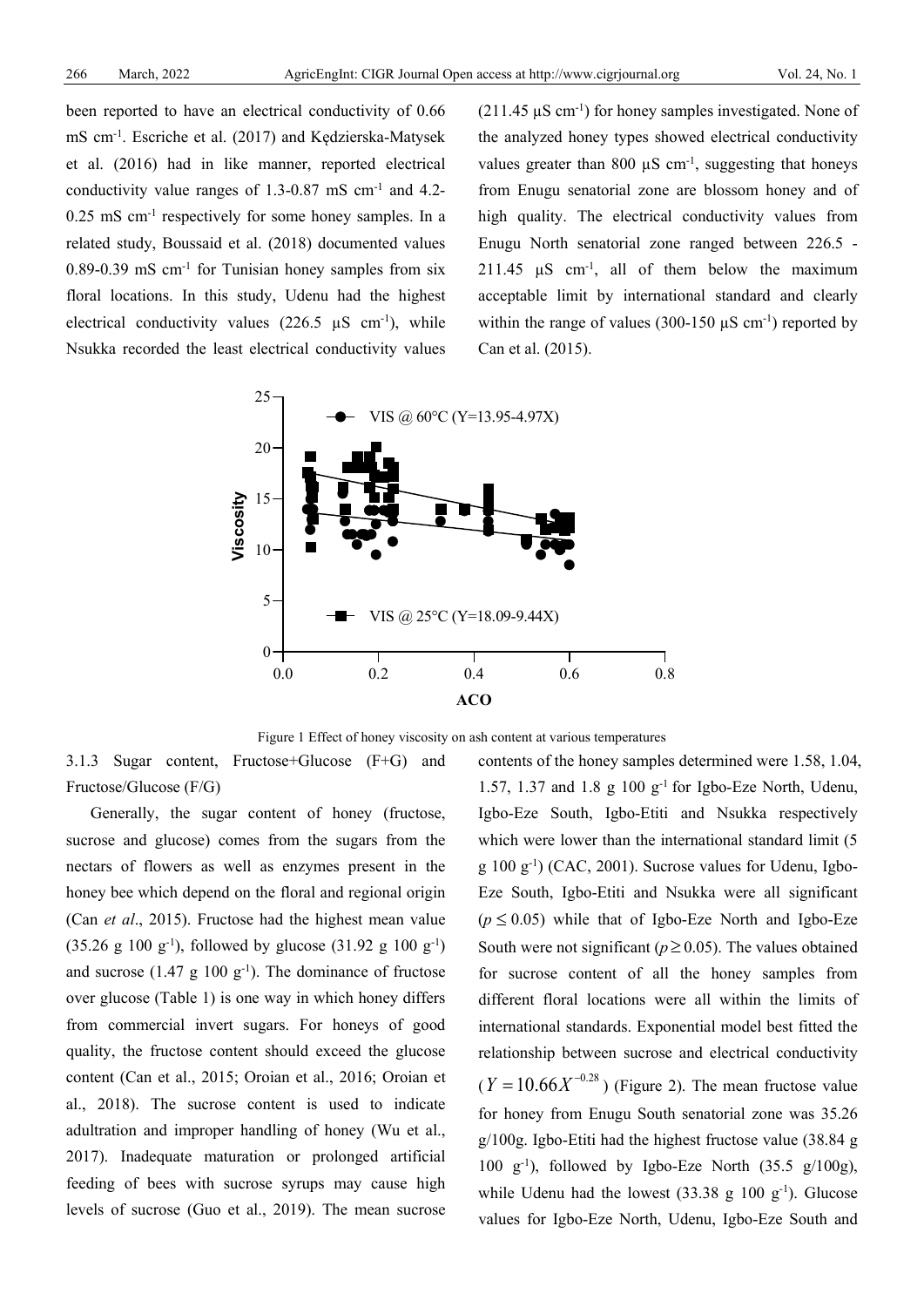Nsukka were not significant at 95% confidence level. However, they were all significantly different ( $p \le 0.05$ ) from values for Igbo-Etiti (Table 1). Oroian *et al*. (2016) had earlier reported value ranges of sucrose  $(0 - 1.9 \text{ g } 100$  $(g^{-1})$ , fructose (35.2 – 37.1 g 100  $(g^{-1})$ , glucose (28.2 – 32.7) g 100 g<sup>-1</sup>), F+G (68.3 – 78 g 100 g<sup>-1</sup>) and F/G (1.06 – 1.58) for six samples of Romanian honeys that were slightly with range of values determined for honeys from Enugu North senatorial zone. F+G values for honey samples investigated ranged between 64.15-74.06 g 100 g-1 while F/G ranged between 1.1 -1.14 which were clearly within the range of values of 54.84 -76.18 g 100 g-<sup>1</sup> and 1.16 – 2.44 for F+G and F/G respectively, earlier reported by Can *et al*. (2015). F+G of all the honeys were higher than 60 g/100 g, which is the required value according to the international regulations of quality (Codex Alimentarius Commission [CAC], 2001). The mean value of 1.1 for F/G is consistent with average ratio of 1.2 earlier reported by other study (Tappi et al., 2019).



Figure 2 Plot of honey sucrose content against electrical conductivity

## 3.1.4 Free acidity

The state of honey deterioration is usually measured by its free acidity. Honeydew honey are usually defined by its high free acidity. About 0.57% of organic acids content in honey causes slight acidity (Silva et al., 2017; Babarinde et al., 2011). Its organic acids are derived from sugars by enzymes secreted by honey bees when transforming nectar into honey (Alqarni *et al*., 2016). The acidity of honey may be explained by taking into account the presence of organic acids in equilibrium with their corresponding lactones, or internal esters, and some inorganic ions, such as phosphate (Gomes et al., 2010). Free acidity of honey affects the hydroxymethylfurfural (HMF). Nsukka honey had the least mean free acidity value (0.35%) while Igbo-Eze South had the highest value (0.71%). Free acidity of honey from Igbo-Eze South was significant from those of Igbo-Eze North, Udenu, Igbo-Etiti and Nsukka (*p*≤ 0.05). The maximum level of free acidity allowed in honeys is 50 meq kg-1 (Bergamo *et al*., 2018; CAC, 2001; European Commission, 2002). Babarinde et al. (2011) and Silva et al. (2017) had reported different free acidity value ranges of 22.3 – 37.5 meq  $kg^{-1}$ , and 12.9 – 45.0 meq  $kg^{-1}$ respectively that were however, below the acceptable international limit. The values of free acidity of honey samples from Enugu North senatorial zone fell within the range of acceptability, except for Igbo-Eze South honey that fell slightly above the limit.

#### 3.1.5 Ash content

Ash in honey shows the mineral content of the honey. The mineral content is generally small and depends on nectar composition of predominant plants in their formation. The soil type in which the original nectarbearing plant was located also influences the quantity of minerals present in the ash. The variability in ash contents has been associated in a qualitative way with different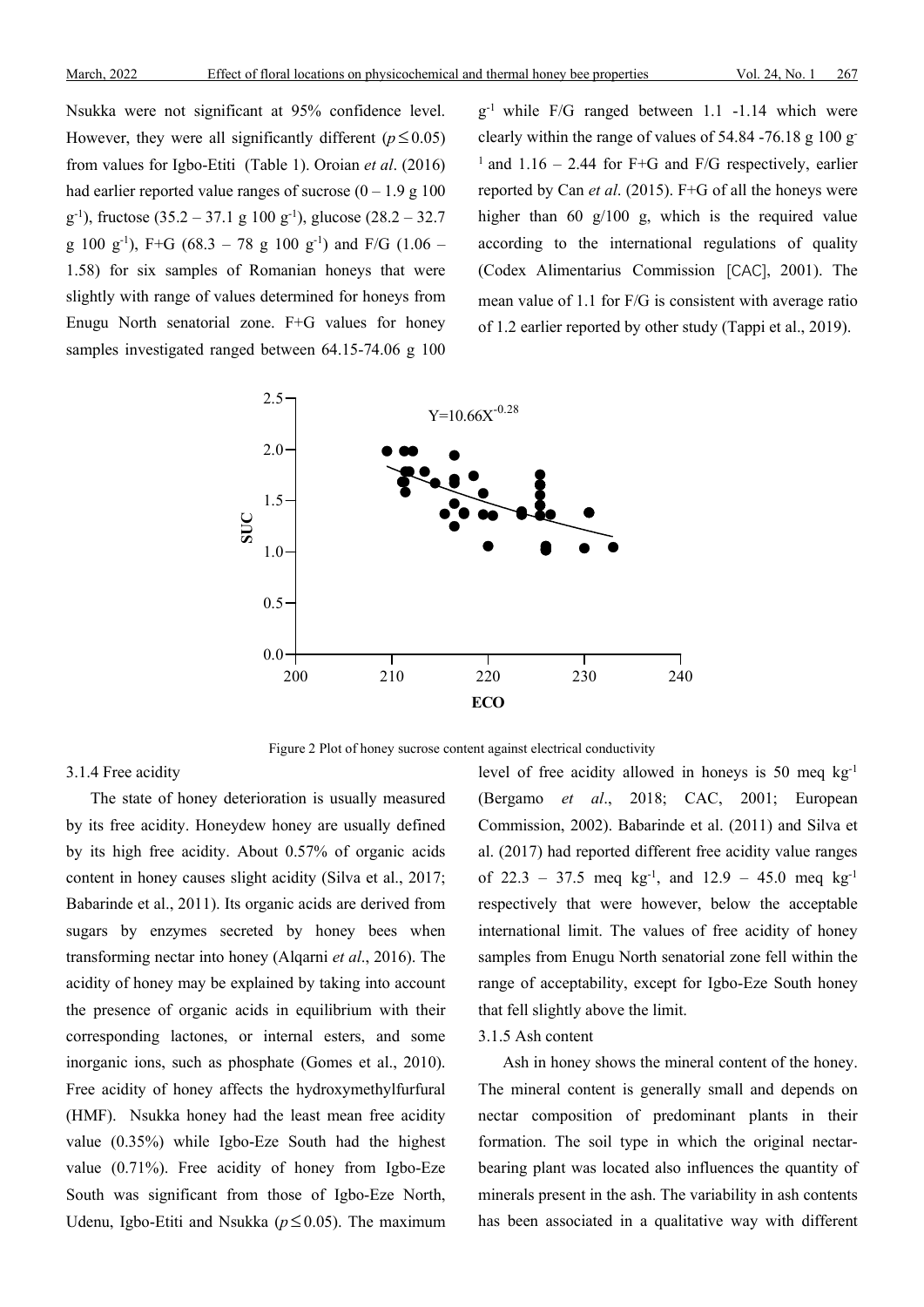botanical and geographical origins of honeys (Bobis et al., 2020). Standards, honey samples from Igbo-Etiti had the least ash content (0.06%) whereas Udenu honeys had the highest (0.57%). Ash content of honeys harvested from Igbo-Eze North and Igbo-Eze South were not significant  $(p \ge 0.05)$ , whereas those from Udenu, Igbo-Etiti and Nsukka were all significant ( $p \le 0.05$ ). The ash content values were within the range (0.095%–0.518%) reported by Adebiyi et al. (2004). Saxena et al. (2010) had reported a range of 0.03%- 0.43% ash content in some Indian honeys of different botanical origins. Baroni et al. (2009) reported 0.2% and 0.07% ash content ash in northern and southern Cordoba Provenance, Argentina, respectively. Dos Santo et al. (2008) reported the ash contents of honey from three geographical zone ranged from 0.04 to1.03 and the zones had significant effect on the ash contents of honey samples. Values obtained in this study are in agreement with standard values of less than 0.6% specified by the CAC (2001). According to White and Landis (1980), dark honey is higher than lighter honey in ash (mineral) and contains significant qualities of minerals. The higher percentage of ash could be due to the nectar and flora of plant fed on by the bees which in turn increased the honey's mineral. In this study, the honey harvested from Igbo-Eze North, Igbo-Eze South, Igbo-Etiti and Nsukka could be said to be light honey while that from Udenu is dark honey.

## 3.1.6 Moisture content

Moisture content is an important factor that determines honey quality, because moisture content has correlation with honey stability against fermentation and granulation during storage. When the moisture content is high, the osmotolerant yeasts in honey can reproduce and decompose the sugar in honey into alcohol and carbon dioxide, thereby causing a bad smell and taste. The moisture content of honey is usually determined by the season and climatic conditions of production (Guo *et al*., 2019). It has been reported that matured, ripe honey has moisture content below 18.6% (Alqarni et al., 2016). Moisture content varies with floral locations (Figure 3). Moisture content was higher (22.55%) for honey samples from Igbo-Eze North and lowest for those from Igbo-Etiti (16.59%). Generally, high moisture contents suggest

inadequate extraction and processing conditions, but its content can also be influenced by the climate of the harvesting region (Bergamo et al., 2018). While national beekeeping organizations in some countries (e.g. Germany, Belgium, Austria, Italy and Switzerland) have a maximum of 18%–18.5%, the European Union suggests a maximum value of 21% moisture content (Alqarni *et al.*, 2016; CAC, 2001). Floral location had significant effects on honey moisture content. Honey sample from Enugu North senatorial zone were slightly higher than the limit indicated by European Commission (2002) but however within the limit of values reported by Silva et al. (2017). The implication is that the honey samples from these floral locations have the high moisture content, apart from that harvested from Udenu and Igbo-Etiti. This means that there is the highest probability of encouraging yeast fermentation which may lead to increased in acidity for honeys from other floral locations. This may be attributed to the high relative humidity of these floral areas, the packaging material used, or it was not fully ripped before it was harvested. Moisture content of honey samples from Igbo-Etiti and Udenu floral locations have values that were within the range reported by CAC (2001) for a good quality honey. Tappi et al. (2019) reported a relatively low range for moisture content (16.5%–17.7%). Can et al.  $(2015)$  reported a range of value  $(16\textdegree-0.21\%)$ , Guo et al. (2019) reported value range of 19.3%–21.0% while Bergamo *et al.* (2018) also reported ranges of 15.2%– 18.4% and 16%–19.8% for Honeydew and blossom honey respectively. Similarly, Esriche et al*.* (2017), Kadzierska-Matysek et al*.* (2016), Oroian et al. (2018) and Silva et al. (2017) also reported ranges of 17.7%-22.1%, 17.4%–19.42%, 14.5%–19.8% and 15.53%–24.20% respectively for honey samples from different floral locality.

#### 3.1.7 Density

Density varies with floral location (Figure 3). The density values of honey samples from Udenu and Igboeze-North were the same  $(1.00 \text{ g cm}^{-3})$ , which is equal to that of water. The density of samples from Igbo-Eze-South, Igbo-Etiti and Nsukka were 1.25 g cm<sup>-3</sup>, 0.82 g cm-3 and 1.2 g cm-3 respectively. Floral location had significant effects (at 95% level of confidence) on honey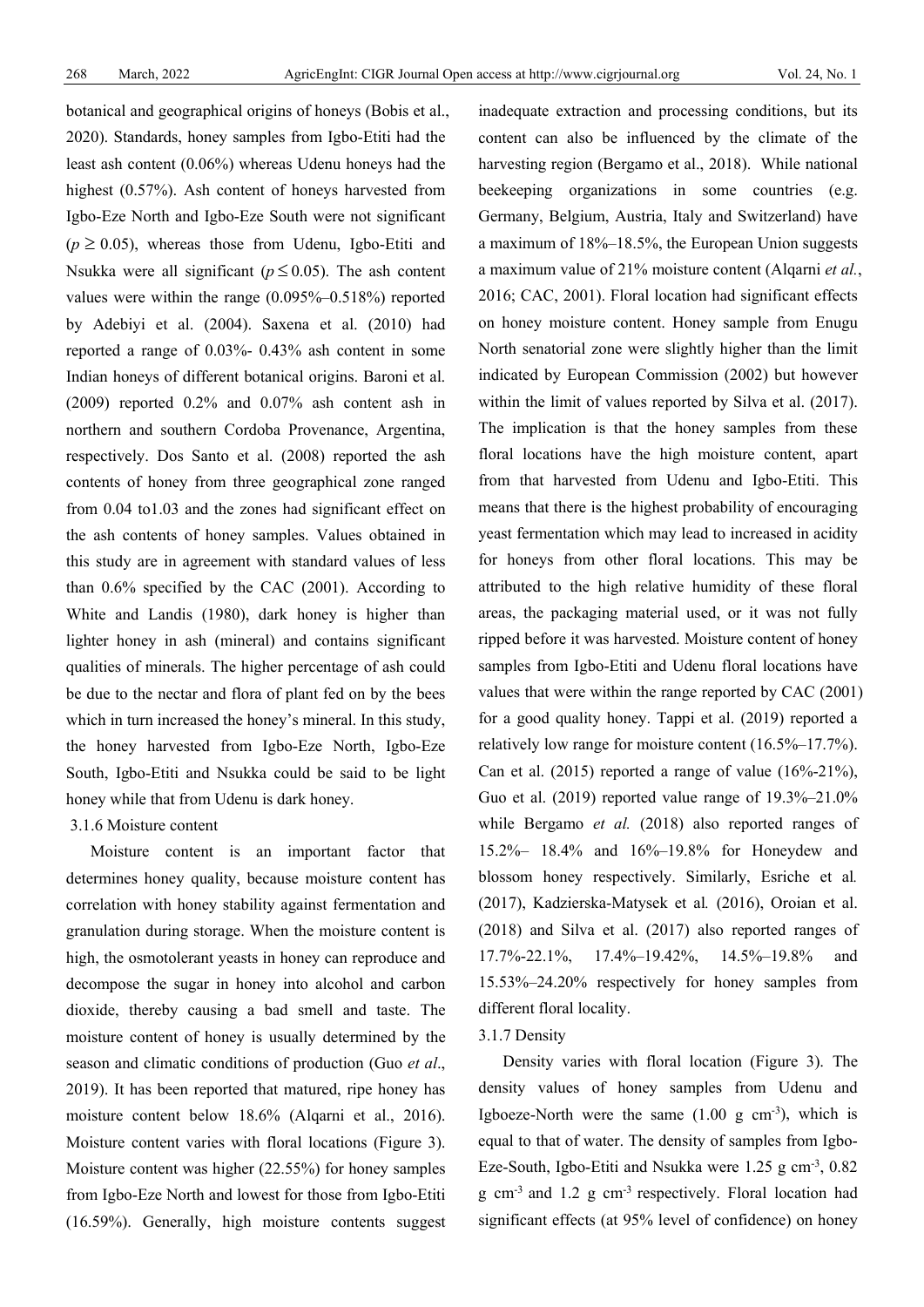densities. Igbo-Eze North honey density was statistically the same with that of Udenu ( $p \ge 0.05$ ). Honey density values for Igbo-Eze South, Igbo-Etiti and Nsukka were statistically significant ( $p \le 0.05$ ). Honey densities from other floral location have also been studied and reported.

Alqarni et al. (2016) reported a range of 1.349 – 1.4429 g cm-3 while Babarinde et al. (2011) reported values of 1.2 - 1.3 g cm-3 . These reports were consistent with honey density values evaluated in this study.



Figure 3 Relationships between moisture content  $(\%)$ , density (kg m<sup>-3</sup>) and floral location

#### 3.1.8 pH

The pH of honey varied with floral location and may be directly related to the pH of the nectar. Different floral locations result in different organic acids in honey (Guo et al., 2019). The pH of the honey samples studied were in the range of  $(4.7 - 5.7)$  with a mean of  $5.01 \pm 0.41$ , which are within the limit that indicates the freshness of the honey samples (pH  $3.4 - 6.1$ ) as described in the literature. This implies that all the honey samples were acidic. The pH of which was lower than the optimum pH for most bacteria. The low pH of honey is important for the stability of honey against microbiological contamination. Similar findings  $(3.03 - 4.73)$  had been reported for honeys from Saudi Arabian and six other countries by Alquarni (2016). The pH of 4.39 to 5.13 for honeydew honeys and 3.80 to 5.29 for blossom honey had also been reported by Bergamo et al. (2018). Babarinde also reported honey pH of  $3.3 - 3.7$  for honeys obtained from South West, Nigeria. In this study, honey samples from Igboeze-South floral location had the least pH (4.7) and that of Udenu had the highest value (5.7). The results are in line with pH analysis of honey from

Umuahia by Olugbemi et al. (2013) which fell between 3.8-4.13. This also agreed with the values of pH for US honey (3.42-6.1). An exponential model best fits the relationship between pH and viscosity ( $Y = 30.14 X^{-4.41}$ ) and pH and sucrose ( $Y = 4.82 + 1.24 X^{-9.77}$ ) (Figure 4). 3.1.9 Colour

Pfund colour scale of honeys samples from Igbo-Eze North, Udenu, Igbo-Eze South, Igbo-Etiti and Nsukka floral locations were 18.3, 13.8, 19.9, 17.1 and 8.6 (cm, Pfund) respectively. Esriche et al. (2017) had reported slightly lower value range  $(10.4 - 14.1, \text{ cm}, \text{Pfund})$  for honey samples from Mozambique. Honey samples from Udenu, Igbo-Eze South and Nsukka floral locations could be classified as extra white whereas honey samples from Igbo-Eze North and Igbo-Etiti could be likened to white honey (Table 4). These findings show that honey from these areas were of very high quality and confirms the results earlier reported by Babarinde et al. (2011). Honey harvested using modern method had a lighter colour. This implies that honey harvested using modern method from man-made bee hives was of higher quality in colour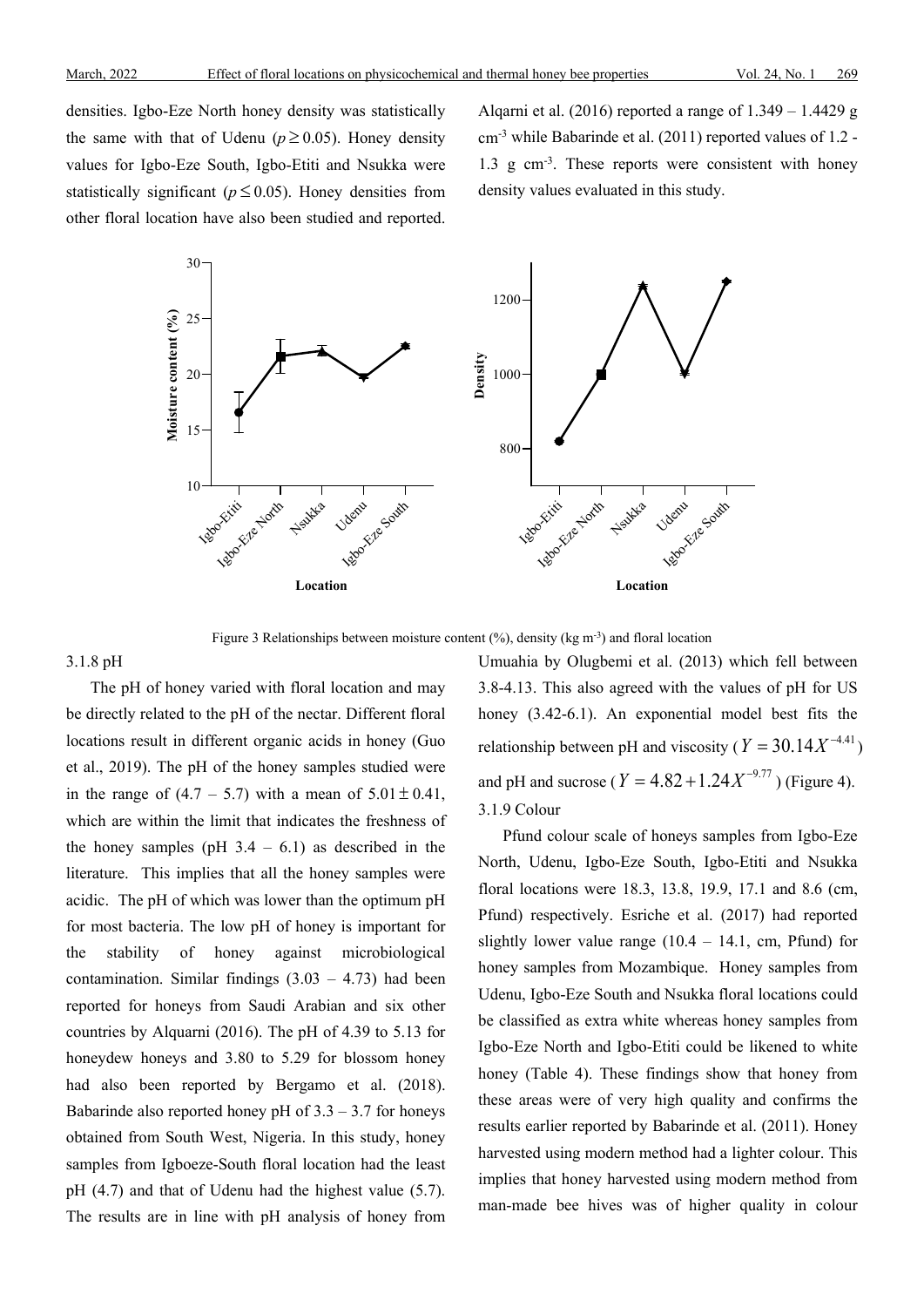compared to the honey harvested using traditional method from the wild. The darker colour of honey harvested using traditional method showed that climate and heat may modify colour through darkening action of heat. Also, amino acids are known to react rapidly with sugars

while heating to produce yellow or brown materials. The darker colour of the honey harvested using traditional method could also be due to presence of soot produced while harvesting (Babarinde et al., 2011).



Figure 4 Relationship between pH versus viscosity (cSt) and pH versus sucrose (g  $100 \text{ g}^{-1}$ ) for honey **Table 4 Colour classification based on honey samples absorbance at 560nm (Guo et al., 2019)**

| Colour            | Pfund scale (cm) | Absorbance @ 560nm |  |
|-------------------|------------------|--------------------|--|
| Water white       | $\leq 8$         | 0.0945             |  |
| Extra white       | $8 - 16$         | 0.189              |  |
| White             | $16 - 34$        | 0.378              |  |
| Extra light amber | $34 - 50$        | 0.595              |  |
| Light amber       | $50 - 85$        | 1.389              |  |
| Amber             | $86 - 114$       | 3.003              |  |
| Dark amber        | >114             | > 3.1              |  |
|                   |                  |                    |  |

#### **3.2 Thermal properties**

Analysis of variance (ANOVA) showed that thermal property, floral locations and the interaction between therma properties and floral location had significant  $(p \le 0.05)$  effects on the honey quality from Enugu North

senatorial zone. Thermal properties had more significant effects ( $p \le 0.05$ ), followed by the interaction of thermal properties and floral location, and then floral location (Table 5).

| Table 5 Analysis of variance (ANOVA) on the effect of thermal property (TP) and floral locations of honey |  |  |  |  |  |
|-----------------------------------------------------------------------------------------------------------|--|--|--|--|--|
|-----------------------------------------------------------------------------------------------------------|--|--|--|--|--|

| Tests of Between-Subjects Effects       |                         |         |                |                     |        |      |  |  |  |  |  |
|-----------------------------------------|-------------------------|---------|----------------|---------------------|--------|------|--|--|--|--|--|
| Dependent Variable: Measurements Source | Type III Sum of Squares | Df      | Mean Square    | F                   | Sig.   |      |  |  |  |  |  |
| Intercept                               | Hypothesis              | 411.663 |                | 411.663             | 4.738  | .162 |  |  |  |  |  |
|                                         | Error                   | 172.330 | 1.984          | 86.882 <sup>a</sup> |        |      |  |  |  |  |  |
| Thermal Properties                      | Hypothesis              | 174.474 | 2              | 87.237              | 65.492 | .000 |  |  |  |  |  |
|                                         | Error                   | 10.656  | 8              | 1.332 <sup>b</sup>  |        |      |  |  |  |  |  |
| Location                                | Hypothesis              | 3.907   | $\overline{4}$ | .977                | .733   | .594 |  |  |  |  |  |
|                                         | Error                   | 10.656  | 8              | 1.332 <sup>b</sup>  |        |      |  |  |  |  |  |
| Thermal Properties * Location           | Hypothesis              | 10.656  | 8              | 1.332               | 4.126  | .000 |  |  |  |  |  |
|                                         | Error                   | 43.585  | 135            | .323 <sup>c</sup>   |        |      |  |  |  |  |  |

Note: a.MS(ThermalProperties) + MS(Location) - MS(Thermal Properties \* Location); b.MS(Thermal Properties \* Location); c. MS(Error) 3.2.1 Specific heat capacity

Specific heat capacity is needed in situation requiring heat transfer during processing in other to avoid loss of quality. Specific heat capacity values of Igbo-Eze North, Udenu, Igbo-Eze South, Igbo-Etiti and Nsukka honey samples were 1.3 kJ kg<sup>-1</sup> °C, 1.46 kJ kg<sup>-1</sup> °C, 1.53 kJ kg<sup>-1</sup>  $\rm{^{\circ}C}$ , 1.64 kJ kg<sup>-1</sup>  $\rm{^{\circ}C}$  and 1.41 kJ kg<sup>-1</sup>  $\rm{^{\circ}C}$  respectively, with a range of  $1.3 - 1.64$  kJ kg<sup>-1</sup> °C and mean value of 1.47 kJ  $kg<sup>-1</sup> °C$  (Table 1). Multiple comparisons showed that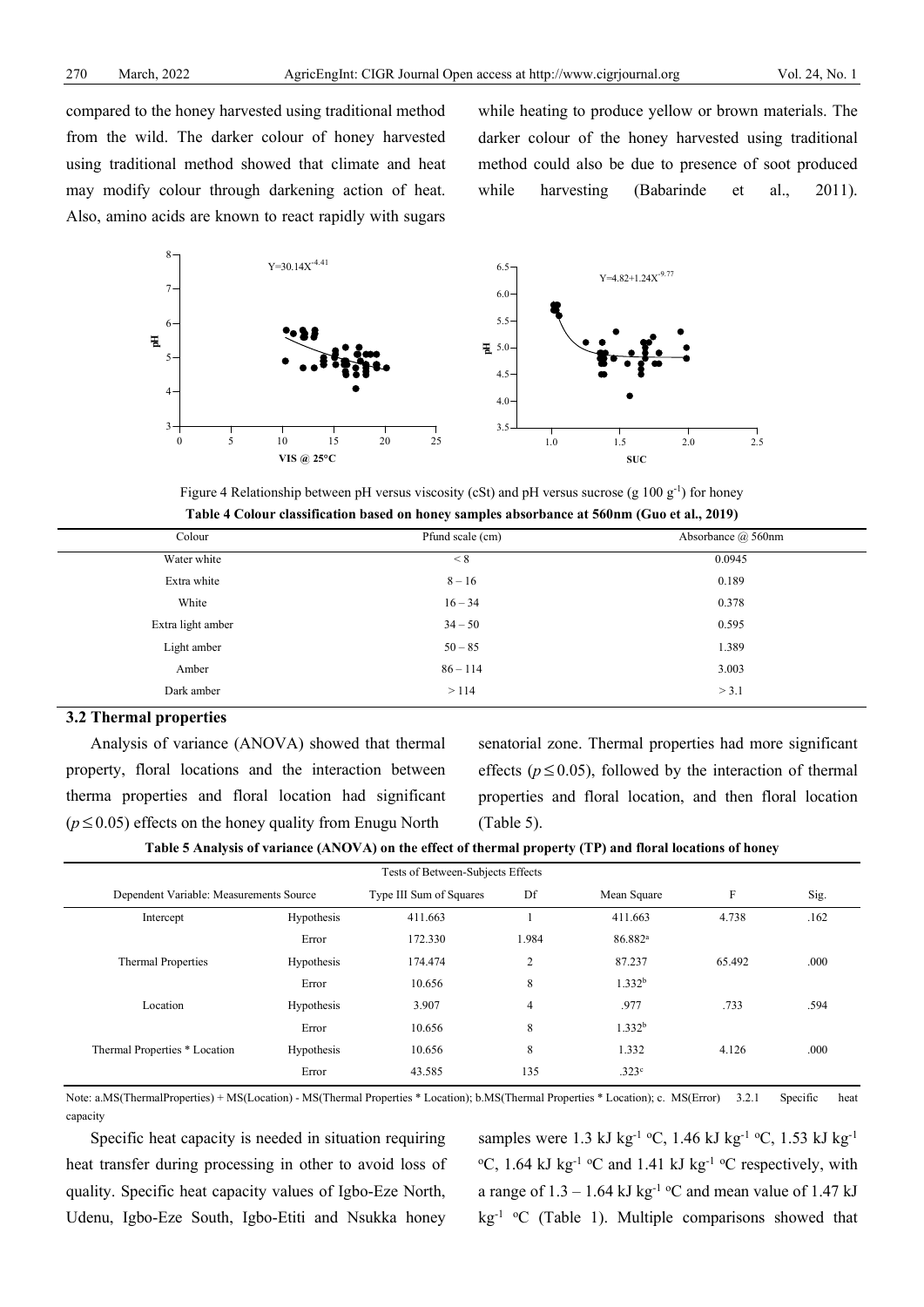honey specific heat capacity was not significant ( $p \ge 0.05$ ) to floral location. There is slightly deviation from values reported by other researchers. Values ranges (1.895 – 2.001 kJ kg<sup>-1</sup> °C) and (1.899 – 2.015 kJ kg<sup>-1</sup> °C) for flower and forest Slovakian honey respectively had been reported (Božiková and Hlavác, 2013). Humphrey and Dykes (2008) a mean value of 2.3 kJ kg<sup>-1</sup> °C for honey sample.

## 3.2.2 Thermal heat conductivity

It was observed that the thermal conductivity of honey samples ranged between  $(0.43 - 0.45 \text{ W m}^{-1} \text{ }^{\circ}\text{C}^{-1})$ . This was in close agreement with the value of 0.392W m- $1 \text{°C}$ <sup>1</sup> reported by Božiková et al. (2018), and slightly above the value reported for flower  $(0.3379 - 0.3415 \text{ W})$  $m^{-1}$  °C<sup>-1</sup>) and forest (0.347 – 0.348 W m<sup>-1</sup> °C<sup>-1</sup>) Slovakian honey. Humphrey and Dykes (2008) had earlier reported a mean value of 0.6 W  $m^{-1}$  °C<sup>-1</sup> while Ramaswamy et al. (2007) documented a relatively low value range (0.38 –  $0.4 \text{ W m}^{-1}$  °C<sup>-1</sup>). These are however different from values for canola oil and clarified butter  $(0.29 - 0.4 \text{ W m}^{-1} \text{ °C}^{-1})$ at 700 MPa (Ramaswamy et al., 2007).

3.2.3 Thermal heat diffusivity

Thermal diffusivity of this honey samples has higher values than that of water (0.143  $\times$  10<sup>-6</sup> m<sup>2</sup> s<sup>-1</sup>) at 25<sup>o</sup>C, according to Wikipedia (2016). Igbo-Eze North honey samples had least thermal heat diffusivity  $(3.51 \times 10^{-4} \text{ m}^2)$ 

 $s^{-1}$ ) whereas Igbo-Eze South had the highest  $(2.43 \times 10^{-4}$  $\text{m}^2$  s<sup>-1</sup>) with a mean value of 3.06  $\times$  10<sup>-4</sup> m<sup>2</sup> s<sup>-1</sup> Thermal properties of Slovak mixed flower honey(0.1242 - 0.1167 mm<sup>2</sup> s<sup>-1</sup>) and forest honey  $(0.1261 - 0.1166$  mm<sup>2</sup> s<sup>-1</sup>) showed comparable results with honey samples from Enugu North senatorial zone. However, Božiková et al. (2018) had earlier reported mean value of  $0.094 \times 10^{-6}$   $m^2 s^{-1}$  for Slovakian honey samples. Thermal heat diffusivity of honey samples from Igbo-Eze South, Igbo-Etiti and Nsukka were not significant  $(p \ge 0.05)$ . Similarly, Igbo-Eze North and Udenu were not significant. However, Thermal heat diffusivity for Udenu and Igbo-Eze South were significant ( $p \le 0.05$ ).

## **3.3 Statistical data analysis**

Analysis of variance (ANOVA) for the different physicochemical and thermal properties of honey samples from different floral locations in Enugu North senatorial zone is clearly summarized in Table 6. All the honey parameters were significant except for SHC and F/G Table 7 presents the summarized standard deviation, variance, skewedness and kurtosis of physicochemical and thermal properties of honey. Pearson correlation of the physicochemical and thermal properties of honey from different floral location of Enugu North senatorial locations is as well presented (Table 8).

| Parameter     | F         | Sig  | Remark                                            |
|---------------|-----------|------|---------------------------------------------------|
| <b>VIS 25</b> | 22.855    | .000 | Significant difference at 95% confidence level    |
| <b>VIS 60</b> | 15.369    | .000 | Significant difference at 95% confidence level    |
| <b>ECO</b>    | 64.310    | .000 | Significant difference at 95% confidence level    |
| F             | 7.871     | .000 | Significant difference at 95% confidence level    |
| <b>SUC</b>    | 49.028    | .000 | Significant difference at 95% confidence level    |
| <b>ACI</b>    | 25.418    | .000 | Significant difference at 95% confidence level    |
| МC            | 50.726    | .000 | Significant difference at 95% confidence level    |
| <b>DEN</b>    | 55947.761 | .000 | Significant difference at 95% confidence level    |
| G             | 16.043    | .000 | Significant difference at 95% confidence level    |
| pH            | 49.208    | .000 | Significant difference at 95% confidence level    |
| COL           | 14.712    | .000 | Significant difference at 95% confidence level    |
| $F + G$       | 16.683    | .000 | Significant difference at 95% confidence level    |
| $*F/G$        | 0.622     | .649 | No significant difference at 95% confidence level |
| THC           | 2.728     | .41  | Significant difference at 95% confidence level    |
| $*$ SHC       | 0.573     | .683 | No significant difference at 95% confidence level |
| THD           | 4.985     | .002 | Significant difference at 95% confidence level    |

**Table 6 Summary of analysis of variance (ANOVA) on the physicochemical and thermal properties of honey**

Note: VIS, Viscosity; ECO, Electrical conductivity; F, Fructose; SUC, Sucrose; ACI, Free acidity; ACO, Ash content; MC, Moisture content; DEN, Density; G, Glucose; pH, Acidity-Alkalinity level; COL, Colour; F+G, Sum of Fructose and Glucose; F/G, Ratio of Fructose to Glucose; THC, Thermal heat conductivity; SHC, Specific heat capacity; THD, Thermal heat diffusivity.

From Table 7, fifty percent of data on the physicochemical properties investigated was skewed to the left of the mean. Data of the ECO, SUC, DEN, G, F/G all were symmetrical. The F, ACO, pH, COL and F+G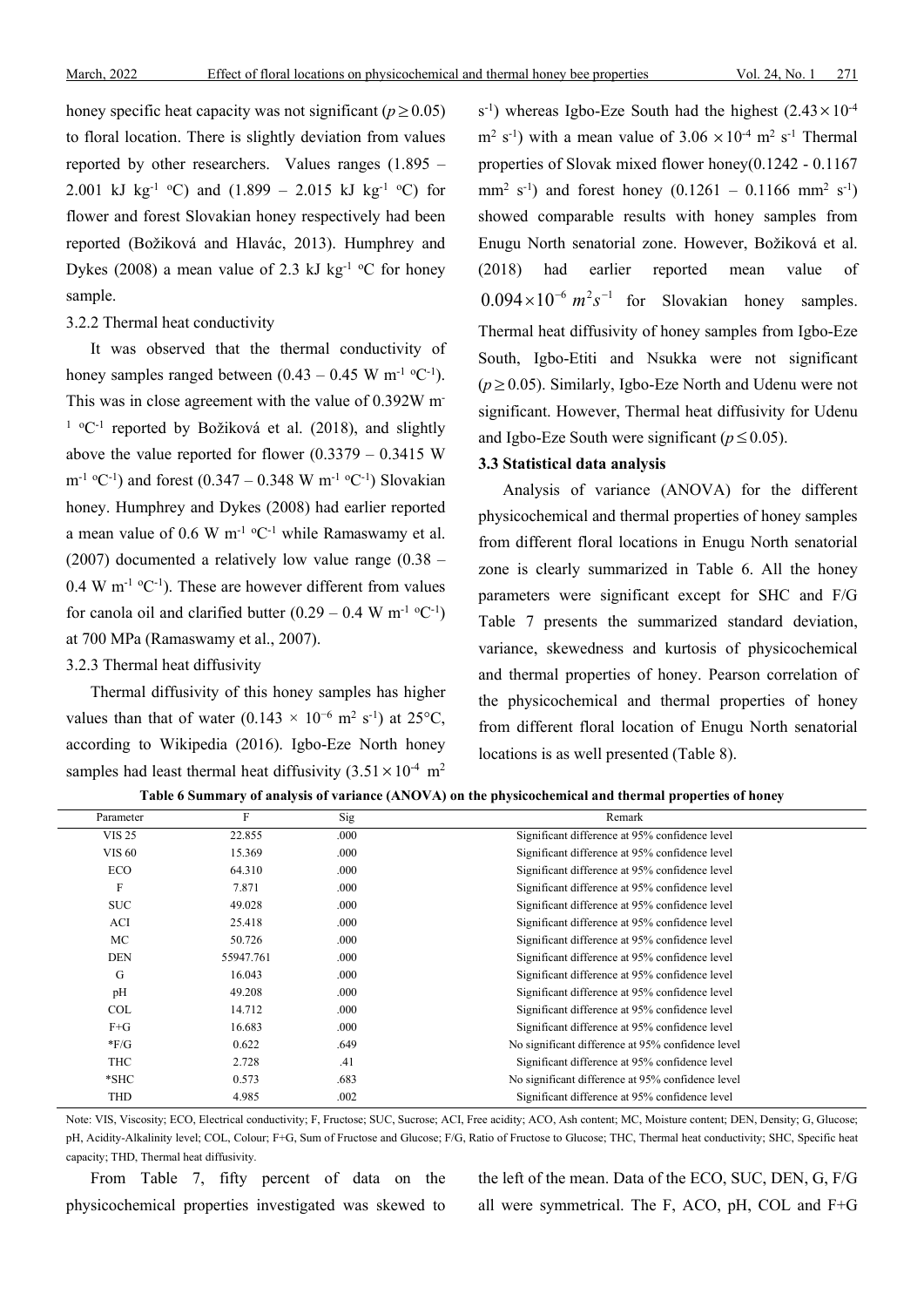were moderately symmetrical. Only data of the ACI, ACO and MC were highly skewed. Data of 66.67% of the thermal properties investigated were skewed to the left of the mean. Data of THC and SHC were symmetrical with THC skewed to the left of the mean while the distribution of THD data was moderately skewed to the left. The data of VIS, ECO, F, SUC, ACO, DEN, pH and THC were light tailed, flat peaked than normal distribution with same mean and standard deviation and no outlier (platykurtic). The ACI, MC, G, COL, F+G and F/G as well as SHC and THD had data distribution that were heavy tailed than the normal distribution.

**Table 7 Standard deviation, variance, skewedness and kurtosis of physicochemical and thermal properties of honey from different** 

|                   | floral location of Enugu North senatorial zones |                      |               |                |               |                 |               |  |  |  |  |  |
|-------------------|-------------------------------------------------|----------------------|---------------|----------------|---------------|-----------------|---------------|--|--|--|--|--|
| Properties        | Minimum                                         | Maximum              | Mean          | Std. Deviation | Variance      | <b>Skewness</b> | Kurtosis      |  |  |  |  |  |
| VIS <sub>25</sub> | 0.32                                            | 20.16                | 5.58          | 2.63           | 6.91          | -0.28           | $-1.00$       |  |  |  |  |  |
|                   | $\sim$ $\sim$ $\sim$                            | $\sim$ $\sim$ $\sim$ | $\sim$ $\sim$ | - --           | $\sim$ $\sim$ | $\sim$ $\sim$   | $\sim$ $\sim$ |  |  |  |  |  |

| VIS25        | 10.32  | 20.16   | 15.58   | 2.63   | 6.91     | $-0.28$ | $-1.00$ |
|--------------|--------|---------|---------|--------|----------|---------|---------|
| <b>VIS60</b> | 8.56   | 16.01   | 12.63   | 1.67   | 2.80     | $-0.42$ | $-0.49$ |
| ECO          | 209.50 | 233.00  | 220.81  | 6.32   | 39.97    | $-0.23$ | $-1.12$ |
| F            | 29.48  | 42.43   | 35.25   | 3.02   | 9.14     | 0.59    | $-0.06$ |
| <b>SUC</b>   | 1.02   | 1.99    | 1.47    | 0.28   | 0.08     | $-0.08$ | $-0.81$ |
| ACI          | 0.28   | 0.90    | 0.44    | 0.16   | 0.03     | 1.31    | 0.93    |
| <b>ACO</b>   | 0.05   | 0.60    | 0.27    | 0.18   | 0.03     | 0.69    | $-0.90$ |
| МC           | 13.59  | 24.54   | 20.52   | 2.45   | 6.01     | $-1.05$ | 0.65    |
| <b>DEN</b>   | 816.00 | 1254.00 | 1062.00 | 164.94 | 27205.47 | $-0.11$ | $-1.41$ |
| G            | 26.62  | 36.22   | 31.93   | 2.23   | 4.97     | 0.29    | 0.11    |
| pH           | 4.10   | 5.80    | 5.01    | 0.41   | 0.17     | 0.57    | $-0.30$ |
| <b>COL</b>   | 0.85   | 3.00    | 1.56    | 0.54   | 0.29     | 0.76    | 1.13    |
| $F + G$      | 57.76  | 78.66   | 67.18   | 4.68   | 21.86    | 0.58    | 0.12    |
| F/G          | 0.84   | 1.31    | 1.11    | 0.08   | 0.01     | $-0.14$ | 2.11    |
| THC          | 0.42   | 0.47    | 0.44    | 0.01   | 0.00     | $-0.39$ | $-0.07$ |
| <b>SHC</b>   | 0.30   | 2.64    | 1.47    | 0.51   | 0.26     | 0.01    | 1.60    |
| THD          | 0.00   | 0.00    | 0.00    | 0.00   | 0.00     | $-0.93$ | 0.53    |
|              |        |         |         |        |          |         |         |

Note: VIS, Viscosity; ECO, Electrical conductivity; F, Fructose; SUC, Sucrose; ACI, Free acidity; ACO, Ash content; MC, Moisture content; DEN, Density; G, Glucose; pH, Acidity-Alkalinity level; COL, Colour; F+G, Sum of Fructose and Glucose; F/G, Ratio of Fructose to Glucose; THC, Thermal heat conductivity; SHC, Specific heat capacity; THD, Thermal heat diffusivity.

**Table 8 Pearson correlation of physicochemical and thermal properties of honey from different floral location of Enugu Nrth senatorial locations**

|                      |                | <b>VIS</b>     |            |          |            |          |            |          |            |          |          |          |         |          |          |          |       |
|----------------------|----------------|----------------|------------|----------|------------|----------|------------|----------|------------|----------|----------|----------|---------|----------|----------|----------|-------|
|                      | VIS @          | $\mathcal{a}$  |            |          |            |          |            |          |            |          |          |          |         |          |          |          |       |
|                      | $25^{\circ}$ C | $60^{\circ}$ C | <b>ECO</b> | F        | <b>SUC</b> | ACI      | <b>ACO</b> | МC       | <b>DEN</b> | G        | pH       | COL      | $F + G$ | F/G      | THC      | SHC      | THD   |
| VIS @ $25^{\circ}$ C | 1.000          |                |            |          |            |          |            |          |            |          |          |          |         |          |          |          |       |
| VIS @ $60^{\circ}$ C | 0.182          | 1.000          |            |          |            |          |            |          |            |          |          |          |         |          |          |          |       |
| ECO.                 | $-0.026$       | $-0.383$       | 1.000      |          |            |          |            |          |            |          |          |          |         |          |          |          |       |
| $_{\rm F}$           | 0.261          | 0.337          | 0.165      | 1.000    |            |          |            |          |            |          |          |          |         |          |          |          |       |
| <b>SUC</b>           | 0.405          | 0.335          | $-0.657$   | $-0.066$ | 1.000      |          |            |          |            |          |          |          |         |          |          |          |       |
| ACI                  | 0.415          | $-0.338$       | 0.413      | 0.023    | 0.101      | 1.000    |            |          |            |          |          |          |         |          |          |          |       |
| ACO                  | $-0.659$       | $-0.546$       | 0.070      | $-0.467$ | $-0.420$   | $-0.222$ | 1.000      |          |            |          |          |          |         |          |          |          |       |
| МC                   | 0.283          | $-0.222$       | $-0.332$   | $-0.360$ | 0.484      | 0.384    | 0.179      | 1.000    |            |          |          |          |         |          |          |          |       |
| DEN                  | 0.124          | $-0.310$       | $-0.323$   | $-0.457$ | 0.518      | 0.425    | 0.177      | 0.810    | 1.000      |          |          |          |         |          |          |          |       |
| G                    | 0.208          | 0.263          | 0.250      | 0.576    | $-0.116$   | $-0.040$ | $-0.519$   | $-0.490$ | $-0.538$   | 1.000    |          |          |         |          |          |          |       |
| Ph                   | $-0.594$       | $-0.400$       | 0.202      | $-0.308$ | $-0.613$   | $-0.294$ | 0.784      | $-0.054$ | $-0.200$   | $-0.277$ | 1.000    |          |         |          |          |          |       |
| COL                  | 0.464          | $-0.018$       | 0.418      | 0.149    | $-0.205$   | 0.379    | $-0.393$   | $-0.065$ | $-0.193$   | 0.230    | $-0.113$ | 1.000    |         |          |          |          |       |
| $F + G$              | 0.268          | 0.343          | 0.226      | 0.921    | $-0.098$   | $-0.005$ | $-0.549$   | $-0.466$ | $-0.552$   | 0.849    | $-0.331$ | 0.206    | 1.000   |          |          |          |       |
| F/G                  | 0.109          | 0.166          | $-0.073$   | 0.614    | 0.047      | 0.050    | $-0.054$   | 0.044    | $-0.021$   | $-0.288$ | $-0.099$ | $-0.049$ | 0.259   | 1.000    |          |          |       |
| THC                  | 0.239          | 0.058          | $-0.171$   | 0.319    | 0.201      | 0.026    | $-0.117$   | 0.129    | 0.144      | 0.086    | $-0.245$ | $-0.248$ | 0.247   | 0.283    | 1.000    |          |       |
| <b>SHC</b>           | 0.124          | $-0.065$       | 0.156      | 0.255    | $-0.045$   | 0.174    | $-0.096$   | $-0.118$ | $-0.071$   | $-0.077$ | $-0.062$ | 0.013    | 0.128   | 0.367    | 0.096    | 1.000    |       |
| THD                  | $-0.370$       | $-0.111$       | 0.016      | $-0.030$ | -0.449     | $-0.452$ | 0.424      | $-0.136$ | $-0.300$   | 0.155    | 0.510    | $-0.066$ | 0.054   | $-0.189$ | $-0.005$ | $-0.240$ | 1.000 |

Note: VIS, Viscosity; ECO, Electrical conductivity; F, Fructose; SUC, Sucrose; ACI, Free acidity; ACO, Ash content; MC, Moisture content; DEN, Density; G, Glucose; pH, Acidity-Alkalinity level; COL, Colour; F+G, Sum of Fructose and Glucose; F/G, Ratio of Fructose to Glucose; THC, Thermal heat conductivity; SHC, Specific heat capacity; THD, Thermal heat diffusivity.

From Table 8, the specific heat capacity of the honey investigated had a low positive correlation on F/G ratio  $(p \le 0.05)$ . Thermal heat capacity had positive influence on fructose value. Thermal heat diffusivity had a moderate negative relationship on the viscosity at 25°C, sucrose value and density; and positively correlated on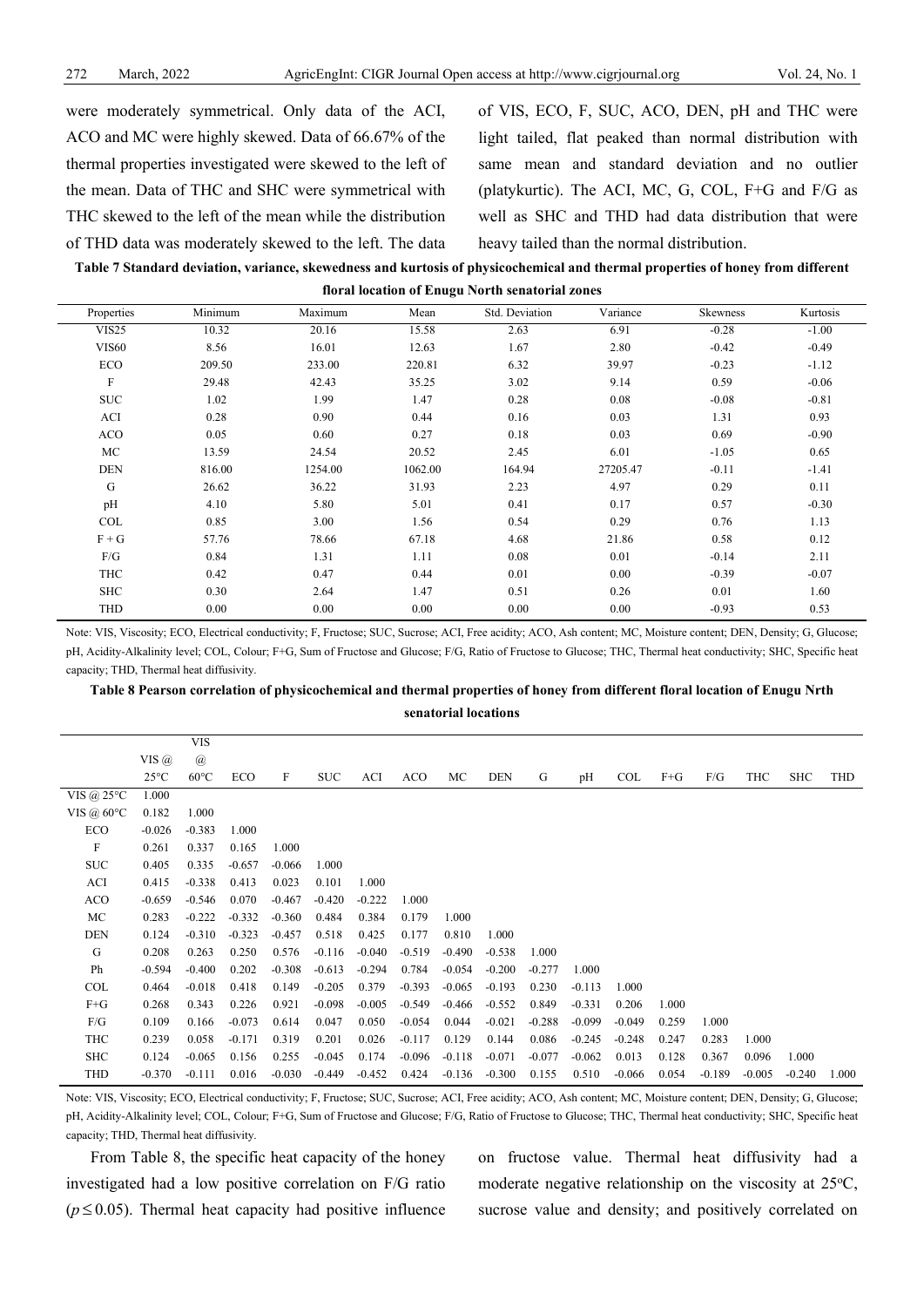the ash content and pH. About 71.43% of the physicochemical properties investigated had positive correlation ( $p \le 0.05$ ) on the thermal heat conductivity, against 28.59% of negative correlation ( $p \le 0.05$ ) on the same thermal property investigated. Specific heat capacity had negative relationship on viscosity at  $60^{\circ}$ C, sucrose, ash content, moisture content, density, glucose and colour of the honey. About 54.29% of the physicochemical properties investigated were negatively correlated ( $p \le 0.05$ ) on the thermal heat conductivity as against 35.71% positive correlation ( $p \le 0.05$ ) on the same parameter. Sucrose value had strong negative correlation  $(p \le 0.05)$  on the electrochemical conductivity. Ash content was strongly negatively related on viscosity at  $25^{\circ}$ C and  $60^{\circ}$ C. Density had strong positive correlation on sucrose and moisture content. The pH of honey was positively correlated ( $p \le 0.05$ ) on sucrose and ash content. F+G was strongly correlated on F and G Just as F/G was strongly positively correlated ( $p \le 0.05$ ) on F. Similar correlation analysis had been conducted for textural and physicochemical parameters of honeys from Romanian Oroian et al. (2016).

## **4 Conclusion**

The honey samples analysis displayed physicochemical and thermal properties influenced by floral location. Samples from Nsukka North Senatorial zone have criteria to be classified as good quality honey, except in terms of moisture, in which only two samples from Udenu and Igbo-Etiti Local Government Areas, were in accordance with the Codex Alimentarius standard, while other three samples did not meet with the standard. All other physico-chemical parameter analyzed for honey from all floral locations within Enugu senatorial zone were all in accordance with the international standard. The thermal properties also met the quality standard of most honey reported in the literature. The observed results could be used for processing, product development and storage of honey and honey-based products, as well as quality assurance.

## **Acknowledgement**

Authors are greatly thankful to the Department of

Food Science and Technology and the Department of Agricultural and Bioresources Engineering, University of Nigeria, Nsukka for providing facilities and laboratory equipment for the research.

#### **References**

- Adebiyi, F. M., I. Akpan, E. I. Obiajunwa, and H. B. Olaniyi. 2004. Chemical/Physical characterization of Nigerian honey. *Pakistan Journal of Nutrition*, 3(5): 278-281.
- Aghamirlou, H. M., M. Khadem, A. Rahmani, M. Sadeghian, A. H. Mahvi, A. Akbarzadeh, and S. Nazmara. 2015. Heavy metals determination in honey samples using inductively coupled plasma-optical emission spectrometry. *[Journal of](https://link.springer.com/journal/40201)  [Environmental Health Science and Engineering](https://link.springer.com/journal/40201)*, 13(1): 39.
- Alqarni, A. S., A. A. Owayss, and A. A. Mahmoud. 2016. Physicochemical characteristics, total phenols and pigments of national and international honeys in Saudi Arabia. *Arabian Journal of Chemistry*, 9(1): 114–120.
- AOAC. 2000. *Official Method of Analysis of Association of Analytical Chemists*. **19th ed.** Washinghten DC., USA: Association of Official Analytical Chemists.
- AOAC. 2012. *Official Method of Analysis of Association of Analytical Chemists*. **19th ed.** Washinghten DC., USA: Association of Official Analytical Chemists.
- ASHRAE. 2006. *Thermal Properties of Foods: TC 10.9, Refrigeration Application for Foods and Beverages. Ashraehandbook—Refrigeration (Si)*. Atlanta, GA.
- Babarinde, G. O., S. A. Babarinde, D. O. Adegbola, and S. I. Ajayeoba. 2011. Effects of harvesting methods on physicochemical and microbial qualities of honey. *Journal of Food Science and Technology*, 48(5): 628–634.
- Badolato, M., G. Carullo, E. Cione, F. Aiello, and M. C. Caroleo. 2017. From the hive: Honey, a novel weapon against cancer. *European Journal of Medicinal Chemistry*, 142: 290–299.
- Baroni, M. V., C. Arrua, M. L. Nores, P. Fayé, M. del Pilar Díaz, G. A. Chiabrando, and D. A. Wunderlin. 2009. Composition of honey from Córdoba (Argentina): Assessment of North/South provenance by chemometrics. *Food Chemistry*, 114(2): 727-733.
- Belay, A., G. D. Haki, M. Birringer, H. Borck, A. Addi, K. Baye, and S. Melaku. 2017. Rheology and botanical origin of Ethiopian monofloral honey. *LWT - Food Science and Technology*, 75(4): 393-401.
- Bergamo, G., S. K. T. Seraglio, L. V. Gonzaga, R. Fett, and A. C. O. Costa. 2018. Physicochemical characteristics of bracatinga honeydew honey and blossom honey produced in the state of Santa Catarina: An approach to honey differentiation. *Food Research International*, 116: 745-754.
- Bilandzic, N., I. T. Gajger, M. Kosanovic, B. Calopek, M. Sedak, B.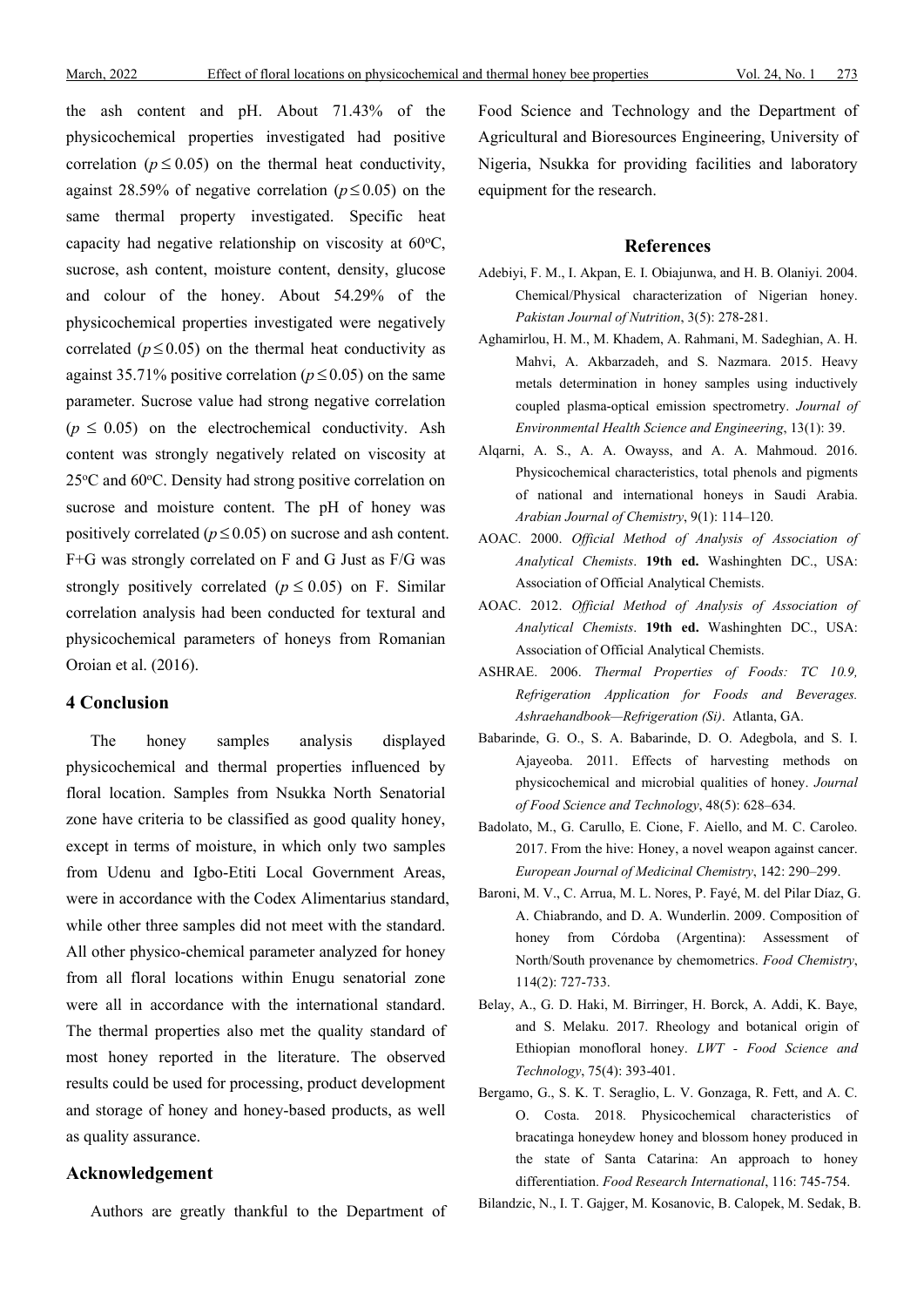S. Kolanovic, I. Varenina, D. B. Luburic, I. Varga, and M. Ðokic. 2017. Essential and toxic element concentrations in monofloral honeys from southern Croatia. *Food Chemistry*, 234: 245-253.

- Bobis, O., A. R. Moise, I. Ballesteros, E. S. Reyes, S. S. Duran, J. Sanchez-Sanchez, S. Cruz-Quintana, F. Giampieri, M. Battino, and J. M. Alvarez-Suarez. 2020. Eucalyptus honey: Quality parameters, chemical composition and healthpromoting Properties. *Food Chemistry*, 325, 126870.
- Boussaid, A., M. Chouaibi, L. Rezig, R. Hellal, F. Donsı, G. Ferrari, and S. Hamdi. 2018. Physicochemical and bioactive properties of six honey samples from various floral originsfrom Tunisia. *Arabian Journal of Chemistry*, 11(2): 265–274.
- Božiková, M., and P. Hlavác. 2013. Comparison of thermal and rheologic properties of Slovak mixed flower honey and forest honey. *Research in Agricultural Engineering*, *59*(Special Issue): S1–S8.
- Božiková, M., P. Hlavá, V. Vozárová, Z. Hlavácová, L. Kubík, P. Kotoulek, and J. Brindza. 2018. Thermal properties of selected bee products. *Progress in Agricultural Engineering Sciences,* 14(S1): 37–44.
- Can, Z., O. Yildiz, H. Sahin, E. A. Turumtay, S. Silici, and S. Kolayli. 2015. An investigation of Turkish honeys: Their physico-chemical properties, antioxidant capacities and phenolic profiles. *Food Chemistry*, 180: 133–141.
- Codex Alimentarius Commission. 2001. *Revised Standards for Honey. Codex Standard 12-1981*. Rome: FAO.
- Dos Santos, J. S., N. S. dos Santos, M. N. P. dos Santos, S. N. dos Santos, and J. J. J. Lacerda. 2008. Honey classification from semi-arid, Atlantic and Transitional Forest zones in Bahia, Brazil. *Journal of the Brazilian Chemical Society*, 19(3): 502-508.
- El Sohaimy, S. A., S. H. D. Masry, and M. G. Shehata. 2015. Physicochemical characteristics of honey from different origins. *Annal of Agricultural Science*, 60(2): 279-287.
- Escriche, I., F. Tanleque-Alberto, M. Visquert, and M. Oroian. 2017. Physicochemical and rheological characterization of honey from Mozambique. *LWT-Food Science and Technology,* 86(4): 108-115.
- European Commission. 2002. *European Commission Council Directive 2001/110/EC of 20 December 2001 Relating to Honey*. Brussels: Official Journal of European Communities.
- Gomes, S., L. Dias, L. Moreira, P. Rodrigues, L. M. Estevinho. 2010. Physicochemical, microbiological and antimicrobial properties of commercial honeys from Portugal. *Food and Chemical Toxicology,* 48(2):544-548.
- Guo, P., Q. Deng, and Q. Lu. 2019. Anti-alcoholic effects of honeys from different floral origins and their correlation with honey chemical compositions. *Food Chemistry*, 286: 608-615.
- Hooper, F. C., and F. R. Lepper. 1950. Thermal heat flow apparatus for determination of thermal conductivities. American Society *of* Heating*, Refrigerating,* and *Air-Conditioning* Engineers *(ASHRAE)*, 56: 309 – 322.
- Humphrey, J. A. C., and E. S. Dykes. 2008. Thermal energy conduction in a honey bee comb due to cell-heating bees. *Journal of Theoretical Biology*, 250(1): 194–208.
- IHC (International Honey Commission). 2009. Harmonised Methods of the International Honey Commission. Available at: [http://www.ihc-platform.net/ihcmethods2009. pdf.](http://www.ihc-platform.net/ihcmethods2009.%20pdf.%20Accessed%2010)  [Accessed 10](http://www.ihc-platform.net/ihcmethods2009.%20pdf.%20Accessed%2010) May 2016.
- Jaafar, K., J. Haidar, S. Kuraydiyyah, T. Ghaddar, K. Knio, B. Ismail, and I. Toufeili. 2017. Physicochemical, melissopalynological and antioxidant properties of artisanal honeys from Lebanon. *Journal of Food Science and Technology*, 54(8): 2296–2305.
- James, O. O., M. A. Mesubi, L. A. Usman, S. O. Yeye, K. O. Ajanaku, K. O. Ogunniran, O. O. Ajani, and T. O. Siyanbola. 2009. Physical characterization of some honey samples from North-central Nigeria. *International Journal of Physical Sciences*, 4(9): 464-470.
- Jandric, Z., S. A. Haughey, R. D. Frew, K. McComb, P. Galvin-King, C. T. Elliott, and A. Cannavan. 2015. Discrimination of honey of different floral origins by a combination of various chemical parameters. *Food Chemistry*, 189: 52–59.
- Kadzierska-Matysek, M., M. Florek, A. Wolanciuk, P. Skałecki, and A. Litwińczuk. 2016. Characterisation of viscosity, colour, 5-hydroxymethylfurfural content and diastase activity in raw rape honey (Brassica napus) at different temperatures. *Journal of Food Science and Technology*, 53(4): 2092–2098.
- Khaled, A. 2007. Mineral contents and physicochemical properties of natural honey produced in Al-Qassim region, Saudi Arabia. *Journal of Food, Agriculture and Environment*, 5(3&4): 142-146.
- La Serna Ramos, I., B. Me´ndezPe´rez, and C. Go´mezFerreras. 1999. *Aplicacio´N De Nuevastecnologı´Asenmielescanarias Para Sutipificacio´N Y Control De Calidad*. Tenerife: Servicio de Publicaciones de la Caja General de Ahorros de Canarias,
- Maxwell, J.C. 1970. Theory of Heat. Westport, Conn.: Greenwood Press
- Mehryar, L., M. Esmaiili, and A. Hassanzadeh. 2013. Evaluation of some physicochemical and rheological properties of iranian honeys and the effect of temperature on its viscosity. *American-Eurasian Journal of Agriculture and Environmental Sciences,* 13(6): 807-819.
- Mudasar, M., V. Mathivanan, G. H. Nabishah, G. M. Mir, and Selvisabhanayakam. 2013. Physico-chemical analysis of honey of *apis ceranaindica* and *apis mellifera* from different regions of Anantnag district, Jammu and Kashmir.